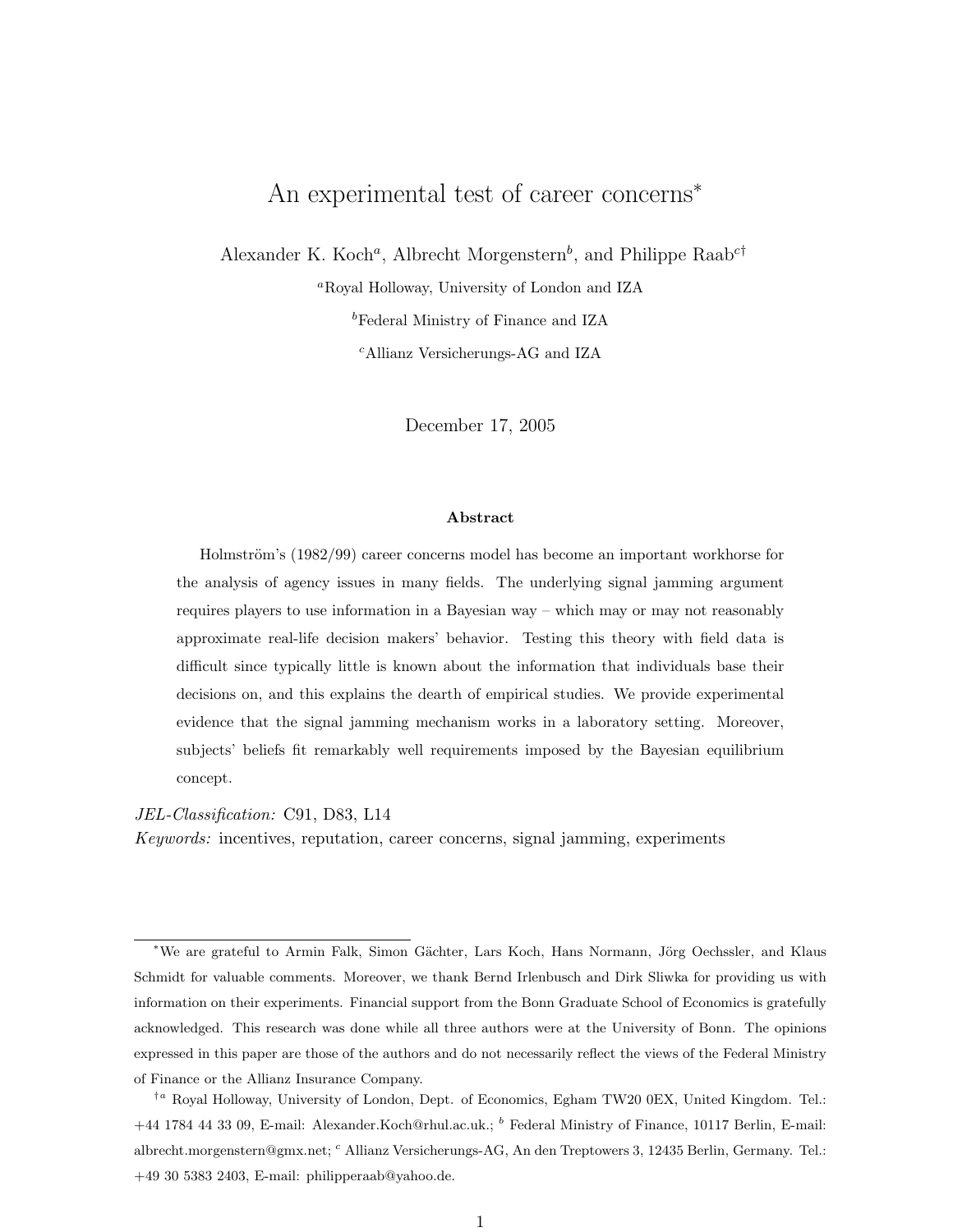## 1 Introduction

Building on Holmström's (1982/99) seminal work, the career concerns model has become an important workhorse for the analysis of agency issues. Both the model itself and the signal jamming logic that it develops have been applied by economic theorists in a wide array of fields, including labor relationships and organizational economics (for a survey see Borland (1992)) as well as industrial organization (e.g., Fudenberg and Tirole (1986) and Samuelson et al. (1994)), financial economics (e.g., Stein (1989)), and political economy (e.g., Lohmann (1998, 1999) and LeBorgne and Lockwood (2003)). However, the abundance of theoretical work has been met by relatively few empirical studies on the effectiveness of career concerns (e.g., Gibbons and Murphy (1992) and Fee and Hadlock (2003)). A major difficulty in testing this theory with field data is that it is virtually impossible to control for the information that decision makers have at hand. In this paper we conduct a laboratory experiment to fill this gap and provide direct evidence on the empirical viability of the career concerns model.

In its most basic version, the career concerns argument goes as follows. An agent (e.g., a manager) can take an action (exert costly effort) to improve the signal (output) that principals (potential employers) receive about her productive abilities. Even though all parties are symmetrically informed, the agent has an incentive to interfere with the principals' updating by exerting effort to make the signal revealed to them look more favorable *(signal jamming)*. In equilibrium, principals take this into account and the agent's signal is discounted accordingly. As a consequence, the agent is trapped into providing the effort to meet principals' tougher standards and not to look worse than she actually is.

Our experimental design implements a simplified version of Holmström's (1982/99) model. Managers are endowed with a random ability level which is unknown to them and the other subjects. In the first period they choose the level of costly effort. Together with the manager's random ability level this effort determines the performance signal which is observed by the firm subjects. Firms are interested only in a manager's ability and compete in the second period by making wage offers to managers. In the *Hidden Ability* treatment, which implements the simplified Holmström  $(1982/99)$  model, only the sum of each manager's (unknown) ability and effort is revealed to the firm subjects before they make wage offers. In the Revealed Ability treatment, which serves as a control, both ability and effort are revealed separately before second period wage offers are made. The theoretical prediction is that positive effort levels should only be observed in the Hidden Ability treatment. In that treatment ability is (symmetrically) unknown to the players so that managers can influence the firms' updating about their ability upwards by exerting effort. For the sake of comparability, we chose a design and parameters that are similar to the experiment by Irlenbusch and Sliwka (2005a), who investigate the impact of transparency on incentives in a more complex informational environment that allows for both signaling and signal jamming (see below).

The first contribution of our experiment is that it delivers the first clean test of whether the qualitative predictions on signal jamming from the career concerns model hold up in the lab. This provides evidence on how solid the foundations of theories are that build on career concerns being effective in creating reputational incentives. The advantage of our controlled laboratory environment over field data is that we can even move beyond this. Finding that subjects tend to play according to the predictions derived using the signal jamming logic does not actually tell us about the reasoning that led subjects to such behavior. Theoretical career concerns models rely on the Bayesian equilibrium concept, which puts high demands on the rationality of players and requires sophisticated reasoning about other players' strategies (e.g.,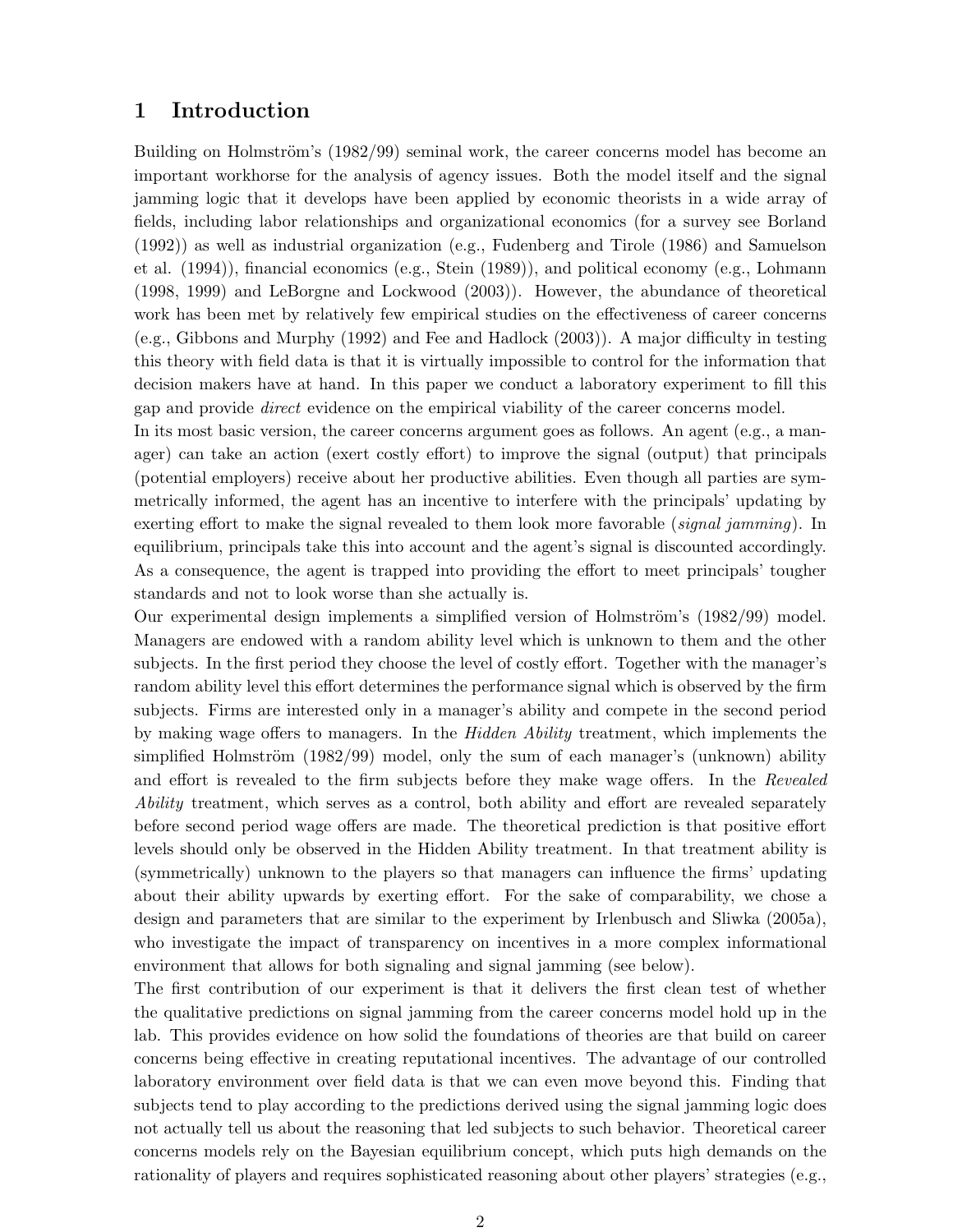Fudenberg and Tirole (1991)). The second contribution of our experiment is that it elicits subjects' first- and second-order beliefs, and investigates whether players correctly conjecture each others' actions and beliefs and engage in behavior consistent with this, which is central to the concept of Bayesian equilibrium.

To preview, our main finding is that career concerns are effective in providing effort incentives. In line with the theoretical predictions, our experimental agents invest more costly effort when their ability is not perfectly revealed to principals compared to the Revealed Ability setting. Moreover, we obtain both direct and indirect evidence that subjects adjust their beliefs as postulated by the theory. First, experimental firms make roughly zero profits, which requires accurate estimates of managers' ability levels despite managers' attempts to jam the signal that inference is based upon. Second, the measured first- and second-order beliefs of subjects are remarkably consistent with each other and actual play in the game, which is a precondition for the concept of Bayesian equilibrium to produce a reasonable approximation of the outcome of individual behavior under incomplete information. Our results are in contrast to Irlenbusch and Sliwka (2005a), who report for their experiment that average effort is higher whenever effort and ability can be observed separately. A comparison of our setups suggests that these effects are due to the signaling opportunities arising from repeated gift exchange in their experimental labor market and do not contradict the relevance of career concerns as such. We discuss this in more detail in Section [5.](#page-13-0)

The paper is organized as follows. Section [2](#page-2-0) introduces the simple variant of Holmström's (1982/99) career concerns model that we implement in the laboratory and derives the theoretical predictions. Section [3](#page-7-0) presents the experimental design and reports procedures. In Section [4,](#page-8-0) we analyze the results. Section [5](#page-13-0) compares our findings with those in Irlenbusch and Sliwka (2005a). Section [6](#page-15-0) concludes.

## <span id="page-2-0"></span>2 Experimental setup with career concerns

#### <span id="page-2-1"></span>2.1 Model

**Setup.** The central feature of Holmström's  $(1982/99)$  model is that the labor market determines a manager's wage based on an imperfect signal about her ability. Therefore, we will refer to our simplified version of this setup as the *Hidden Ability* model. Although career concerns occur in a number of situations and our experiment has a neutral frame, we illustrate the argument using Holmström's original interpretation of a manager-labor market relationship. A manager of uncertain ability first chooses an effort level which influences the signal observed by the labor market. More specifically, the manager is endowed with an ability level<sup>[1](#page-0-0)</sup>

$$
a \in \{0, 1, 2, \dots, 19\},\tag{1}
$$

which is unobservable both to the manager and the principals. What is common knowledge is that a is uniformly distributed on the set  $\{0, ..., 19\}$ . The manager chooses some effort level

$$
e \in \{0, 1, 2, \dots, 19\} \tag{2}
$$

 $1$ We depart from Holmström's version of the model by imposing a finite support on the ability parameter a to be able to implement the model in a laboratory setting. For the sake of comparability of experimental results, our model and parameter choices follow Irlenbusch and Sliwka (2005a).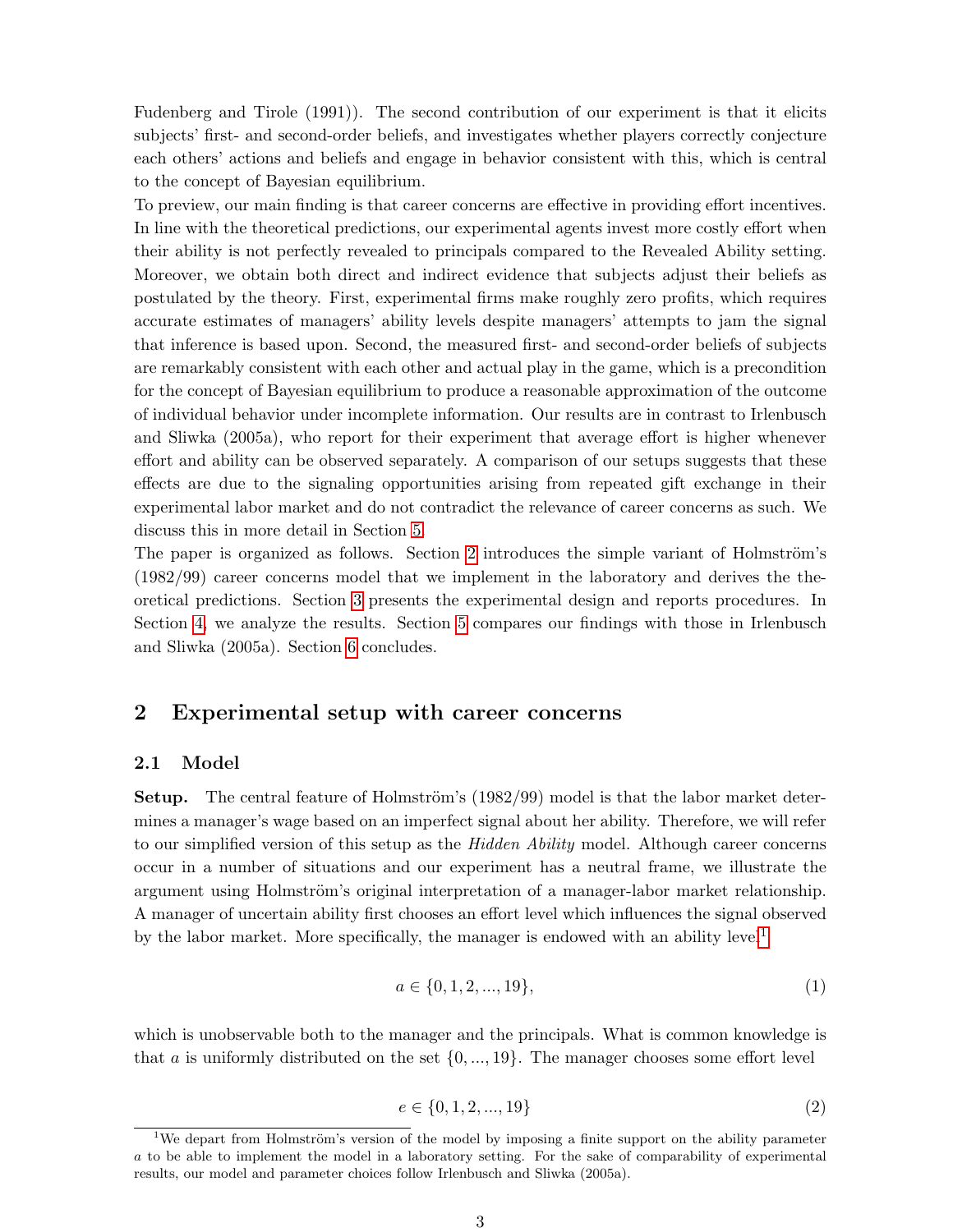at a private cost  $c(e)$ . These costs are increasing in e (for details see Appendix [A\)](#page-18-0). Together with the manager's random ability level this effort determines the performance signal

$$
y = a + e,\tag{3}
$$

which is observed by the labor market. Upon receiving this information,  $N \geq 2$  firms  $i \in$  $\{1, ..., N\}$  active in that market offer the manager a wage  $w_i(y)$ . If the manager accepts an offer  $w_i(y)$  she has a payoff of

$$
u(e, w_i(y)) = w_i(y) - c(e). \tag{4}
$$

If she declines all offers she receives her outside option, which is normalized to zero, and still has to bear the cost  $c(e)$ . The employing firm i receives the manager's ability less the wage it offered. Thus, the firm's profit is<sup>[2](#page-0-0)</sup>

$$
\pi_i(a, w_i(y)) = a - w_i(y). \tag{5}
$$

Firms that do not succeed in hiring the manager make zero profits.

Equilibria. To construct a Perfect Bayesian Equilibrium with effort level  $e^*$ , we proceed by solving backward. Clearly, in the continuation game following firms' wage offers, the manager maximizes her payoff by accepting the highest offer  $w_{max}(y) = \max\{w_i(y) | i = 1, ..., N\}.$ Since there are multiple firms which all attach the same value to the manager's services there is Bertrand-like competition if all firms hold the same beliefs. Thus, in such an equilibrium at least two firms offer a wage equal to the expected ability of the manager given market belief  $e^*$  and conditional on the signal  $y$ , i.e.,

$$
w_{max}(y) = E[a \mid y, e^*]. \tag{6}
$$

Since  $y = a + e$  and firms hold the belief that the manager exerted effort  $e = e^*$ , we have  $w_{max}(y) = E[a | y, e^*] = y - e^* = a$  for realizations that are on the equilibrium path. Firms' beliefs about a when they observe performance signals  $y \in \{0, ..., e^* - 1, e^* + 20, ..., 38\}$  that are off the equilibrium path are not pinned down by the equilibrium strategies. To be consistent with the model structure these beliefs only have to fulfill the two following conditions:

<span id="page-3-0"></span>
$$
E[a \mid y, e^*] \le \min\{y, 19\}.\tag{C.1}
$$

$$
E[a \, | \, y, e^*] \ge \max\{y - 19, 0\}.\tag{C.2}
$$

<span id="page-3-1"></span>For example, a manager with output 2 can at most have ability 2 (implying that zero effort was provided) and a manager with output 38 must have ability 19 (implying that the maximum possible effort level 19 was chosen).

Given firm beliefs the manager chooses effort  $e \in \{0, ..., 19\}$  to maximize her future wage minus

<sup>&</sup>lt;sup>2</sup>Note that the manager's first-period effort does not affect firm profits and is purely wasteful. An example for this is given in Footnote [20.](#page-14-0)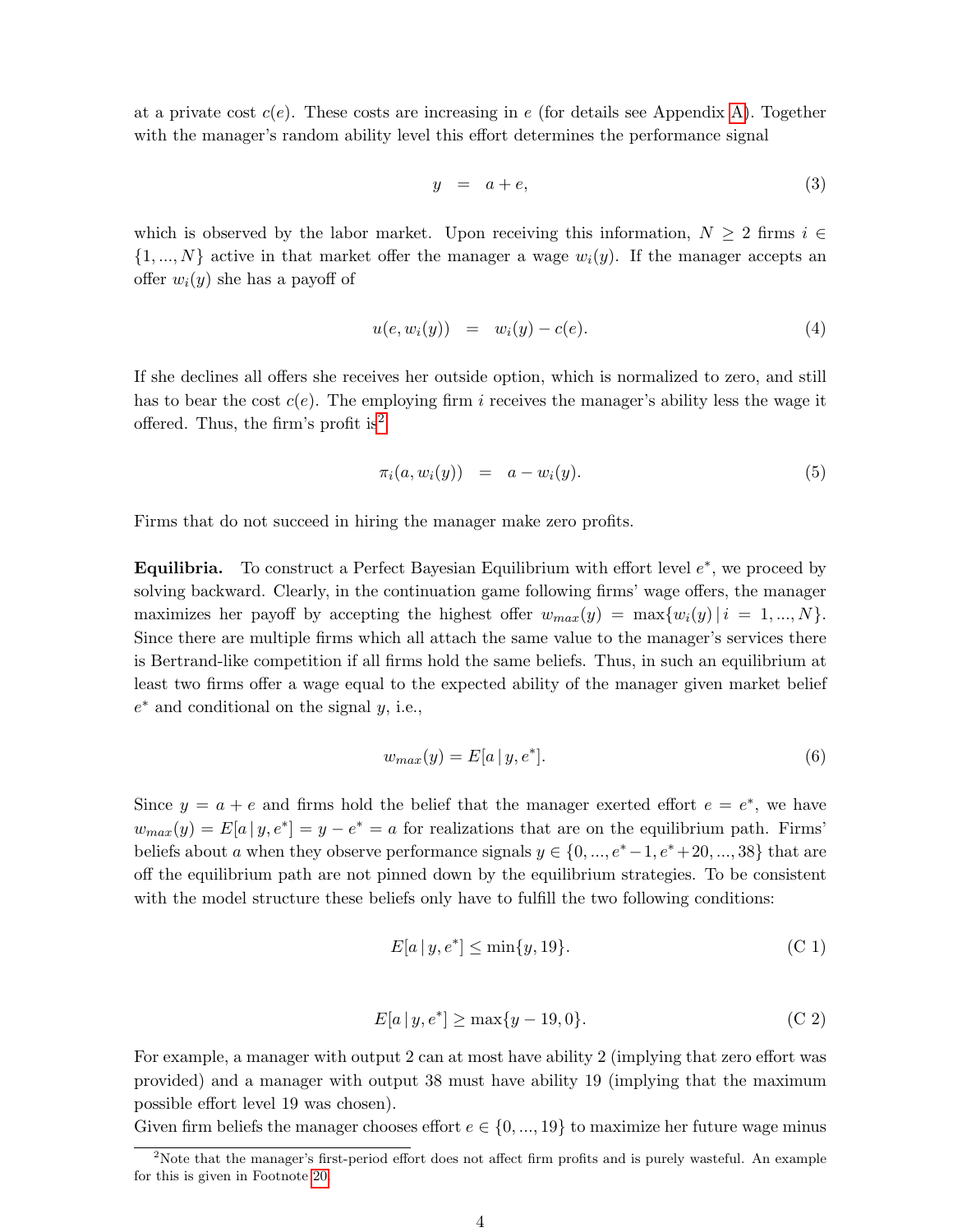the effort costs,  $E[w_{max}(y)|e] - c(e)$ . Note that a manager's effort e greater (less) than the market's belief  $e^*$  increases (decreases) the perceived ability of the manager for all  $y$  which can be observed under the equilibrium effort  $e^*$ , i.e., for  $y \in \{e^*,...,e^*+19\}$ . Note also that for signals y which are not in the equilibrium set this need not hold true because beliefs are only constrained by the two conditions  $(C 1)$  and  $(C 2)$ . In equilibrium,  $e^*$  and the corresponding beliefs must be such that the manager has no incentive to deviate from  $e^*$ . That is,

$$
e^* = argmax_{e \in \{0,\dots,19\}} \left\{ E \left[ w_{max}(y)|e \right] - c(e) \right\}.
$$
 (7)

Although this means that, in equilibrium, the manager cannot fool firms in their assessment of ability  $a$ , she still has no incentive to deviate to effort levels below  $e^*$ . The labor market expects exactly  $e^*$  and discounts the signal  $y$  accordingly, so that any lower effort level would make a manager look worse than she actually is.

<span id="page-4-0"></span>Without further assumptions on the beliefs off the equilibrium path, it turns out that this leaves room for multiple equilibria. In particular, it can be shown that there exist beliefs which support pure strategy equilibrium efforts  $e^* = 0, ..., 12$  (see Appendix [B\)](#page-18-1).<sup>[3](#page-0-0)</sup> A unique equilibrium effort level  $e^* = 12$  can be achieved by imposing the following monotonicity restriction on beliefs:

$$
E[a \mid y, e^*] = \begin{cases} 0 & \text{for } 0 \le y < e^* \\ y - e^* & \text{for } e^* \le y < e^* + 20 \\ 19 & \text{for } e^* + 20 \le y \le 38 \end{cases} \tag{MR}
$$

<span id="page-4-1"></span>This yields the following result:

#### Proposition 1 (Hidden Ability model)

If firms observe signal  $y = a + e$ , there are pure strategy Perfect Bayesian Equilibria under which

- the manager chooses an effort level  $e^* \in \{0, ..., 12\}$
- at least two firms offer  $w_{max}(y) = y e^*$ .

Under belief restriction [\(MR\)](#page-4-0), all Perfect Bayesian equilibria involve effort level  $e^* = 12$ .

Hence, career concerns suffice to motivate the manager to exert costly effort if all parties only observe an imperfect measure of ability that the agent can manipulate.

In contrast, without uncertainty about ability, there is no reason for the manager to manipulate her performance signal by exerting costly effort since firms are only interested in ability. Specifically, in what we will refer to as the Revealed Ability model firms can not only observe the performance signal  $y$  but also the manager's ability  $a$  prior to their wage offers. Because this is a game of complete information the comparable solution concept to the one used in the Hidden Ability model is Subgame Perfect Nash equilibrium. Solving backward, we know that

 $3$ This multiplicity arises because the performance signal y can take values that are off the equilibrium path due to the finite support of the ability parameter a, and for such realizations beliefs are not pinned down by Bayes' rule. This is in contrast to Holmström (1982/99) (and other theoretical models), who derives a unique equilibrium effort level in a model where a has full support.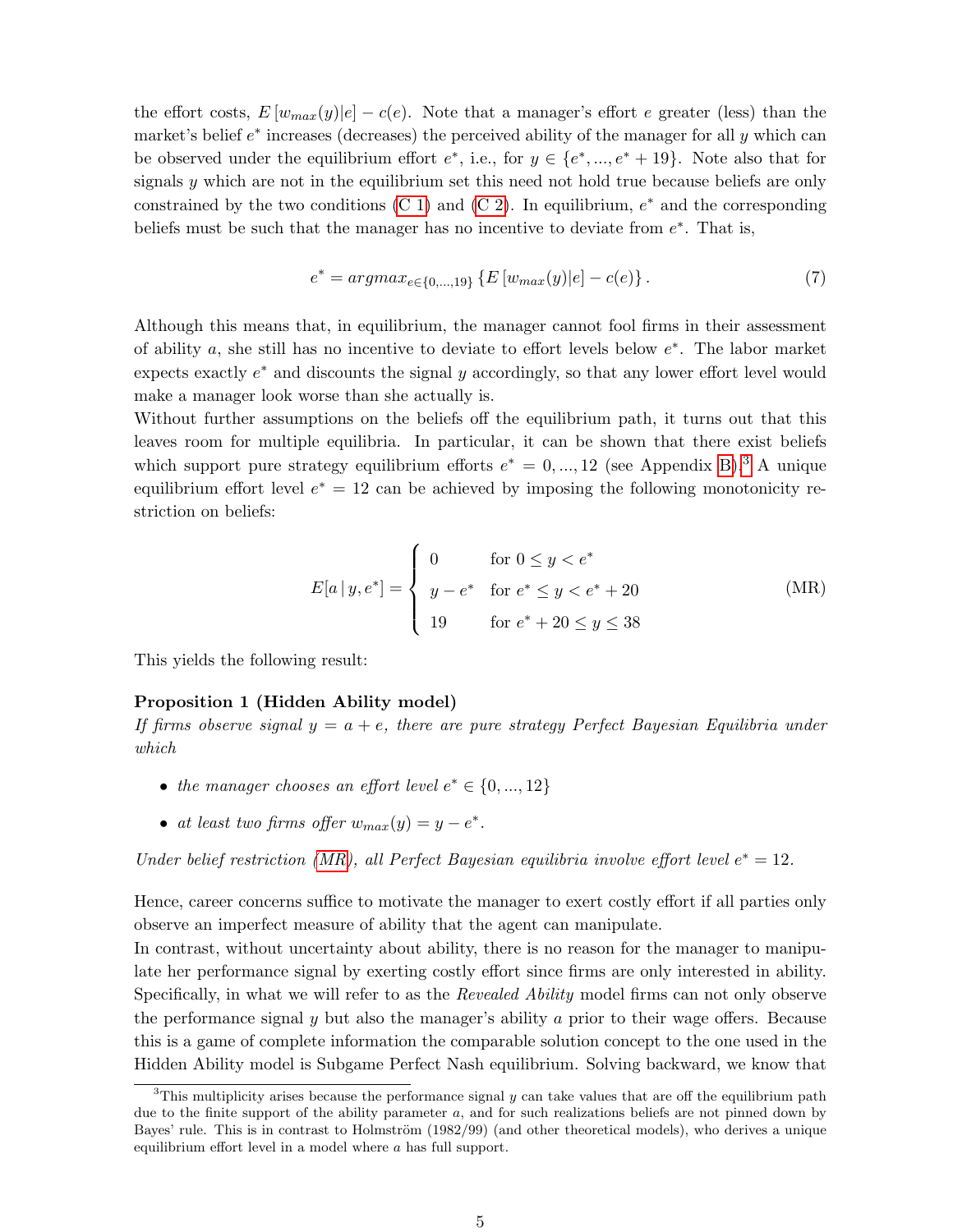Bertrand competition leads to the best wage offers received by the manager

$$
w_{max}(y, a) = a.\t\t(8)
$$

Since the manager's chosen wage is independent of effort, and effort is costly, all Subgame Perfect Nash equilibria involve effort  $e^* = 0$ . This is summarized in the following proposition.

#### <span id="page-5-0"></span>Proposition 2 (Revealed Ability model)

If firms observe separately a and e, all Subgame Perfect Nash equilibria have the following properties:

- the manager chooses an effort level  $e^* = 0$
- at least two firms offer  $w_{max}(y, a) = a$ .

Based on Propositions [1](#page-4-1) and [2](#page-5-0) evidence for the effectiveness of career concerns in an experimental setting can be found through a comparison of the Revealed and the Hidden Ability models. Accordingly, the treatments which implement them are labelled *Hidden Ability* (HA) treatment and Revealed Ability (RA) treatment, respectively.

### 2.2 Research questions

Effort. Our first goal is to test whether the introduction of career concerns has a positive impact on effort incentives. That is, we want to establish whether the uncertainty about the manager's ability in the Hidden Ability treatment induces her to exert costly effort to generate a more favorable performance signal, using the Revealed Ability treatment as a control. If we impose no restrictions on the shape of subjects' beliefs, our theoretical predictions in Propositions [1](#page-4-1) and [2](#page-5-0) lead to the following hypothesis:

#### <span id="page-5-1"></span>Hypothesis 1

In the Hidden Ability (HA) treatment, effort is weakly higher than in the Revealed Ability  $(RA)$ treatment:

$$
e^{HA} \ge e^{RA}.
$$

As noted before, to be able to implement the model in a laboratory setting it is necessary to impose a finite support on the ability parameter  $a$ . As a consequence, the theory yields multiple equilibria for the HA treatment. In particular, the observation  $e^{HA} = e^{RA} = 0$  could mean that either

- 1. there are no incentives from career concerns, or that
- 2. there are incentives from career concerns but players in the HA treatment happened to coordinate on the equilibrium in which  $e^* = 0$ .

<span id="page-5-2"></span>Nevertheless, even though for technical reasons it is difficult to come up with a design that is simple enough to implement in the laboratory and that yields a unique theoretical prediction which allows us to *falsify* career concerns more easily, in our experimental setup we are able to establish their validity whenever subjects in the HA treatment play a strictly larger effort than under the RA treatment: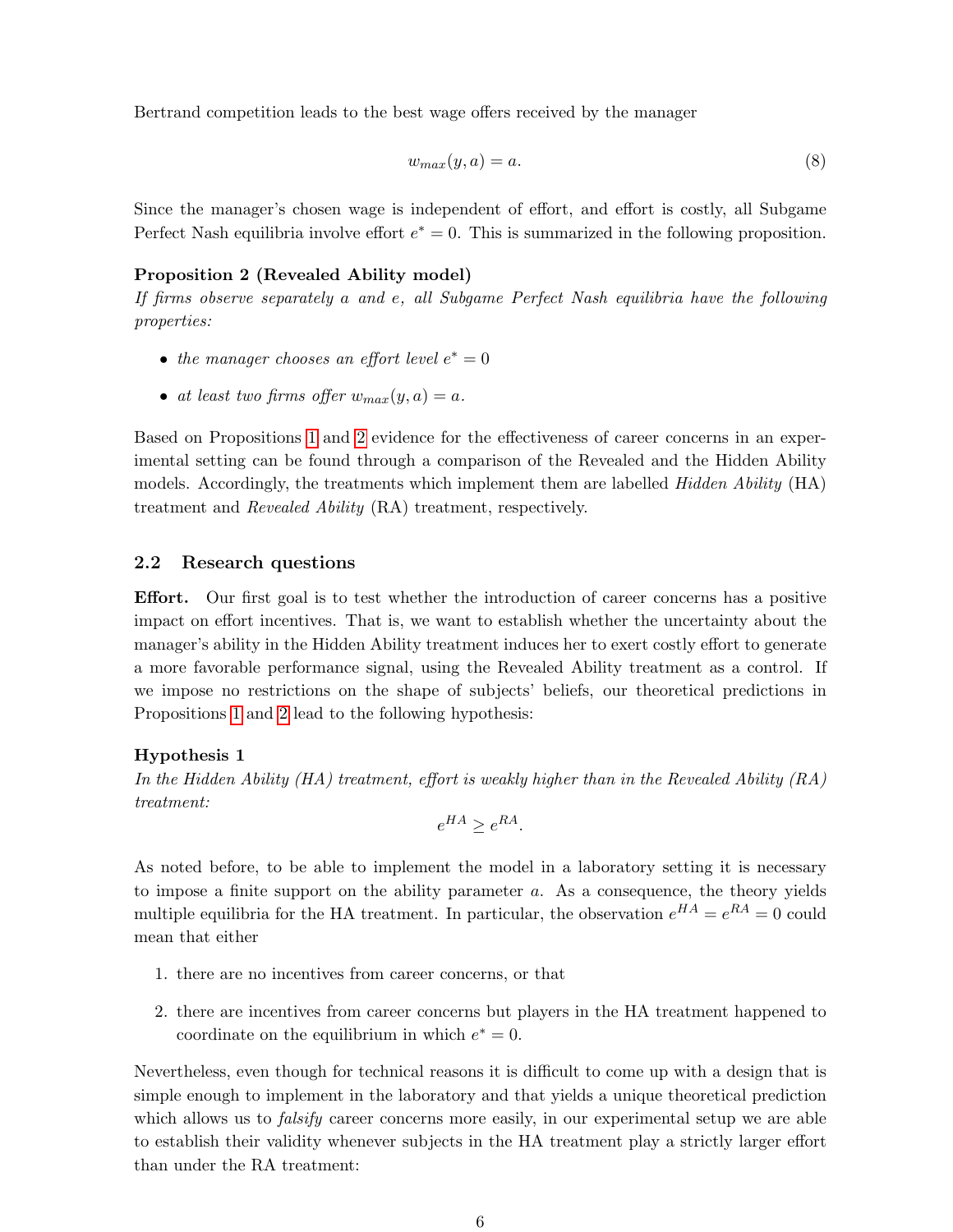### Remark 1

If effort in the HA treatment is strictly higher than in the RA treatment, i.e.,  $e^{HA} > e^{RA}$ , this is strong evidence in favor of the effectiveness of career concerns.

Hence, our first objective will be to establish whether  $e^{HA} > e^{RA}$ .

Beliefs. Proposition [1](#page-4-1) yields a unique equilibrium prediction if one imposes the monotonicity restriction [\(MR\)](#page-4-0) on firm's beliefs. Thus, the following hypothesis presents a *joint* test of effectiveness of career concerns and the validity of condition [\(MR\)](#page-4-0):[4](#page-0-0)

#### <span id="page-6-0"></span>Hypothesis 2

a)  $e^{HA} = 12$  and b)  $e^{RA} = 0$ .

As noted above, a failure to reject Hypothesis [2](#page-6-0) does not speak to the issue as to whether career concerns are empirically valid or not. Nevertheless, the theoretical concept of Perfect Bayesian Equilibrium imposes certain requirements on players' beliefs in the game, which however are weaker than condition [\(MR\)](#page-4-0). First, players' beliefs have to be consistent with the model structure. Second, beliefs are required to be consistent with equilibrium actions. To analyze whether this is a good approximation of behavior in our experiment, we elicit firm beliefs and manager second-order beliefs in the HA treatment (see the discussion in Section [4.2\)](#page-9-0).

Wage offers and profits. The incentives provided by career concerns are clearly indirect: a higher performance signal in the HA treatment is not valuable per se but only has a value for the manager because it is likely to lead to higher wage offers to her. This mechanism must break down whenever ability is revealed. Hence, the theory predicts that, in the HA treatment, wage offers should depend on the performance signal (i.e., ability and effort), while in the RA treatment only ability should matter.

### <span id="page-6-1"></span>Hypothesis 3

In the HA treatment, wage offers depend on the performance signal, i.e., equally on effort and ability, while in the RA treatment, wage offers only depend on ability.

The theory also has clear predictions about profits in the different treatments. In particular, in the HA treatment, the manager's average profit should be (weakly) lower than in the RA treatment because average wages are the same but the manager exerts costly effort to manipulate the performance signal in the former and none in the latter. Bertrand competition implies that average firm profits should be zero, regardless of the information structure. However, while the variance of firm profits is likely to be positive in the HA treatment there should be near zero variance in profits in the RA treatment where ability is revealed prior to wage offers. This yields the following hypothesis.

### <span id="page-6-2"></span>Hypothesis 4

In the RA treatment, managers earn weakly more than managers in the HA treatment. Firms in both treatments earn zero profits on average but the variance of firm profits in the HA treatment is larger than in the RA treatment.

<sup>4</sup> Irlenbusch and Sliwka (2005a) compare similar treatments to ours but only test such a joint hypothesis.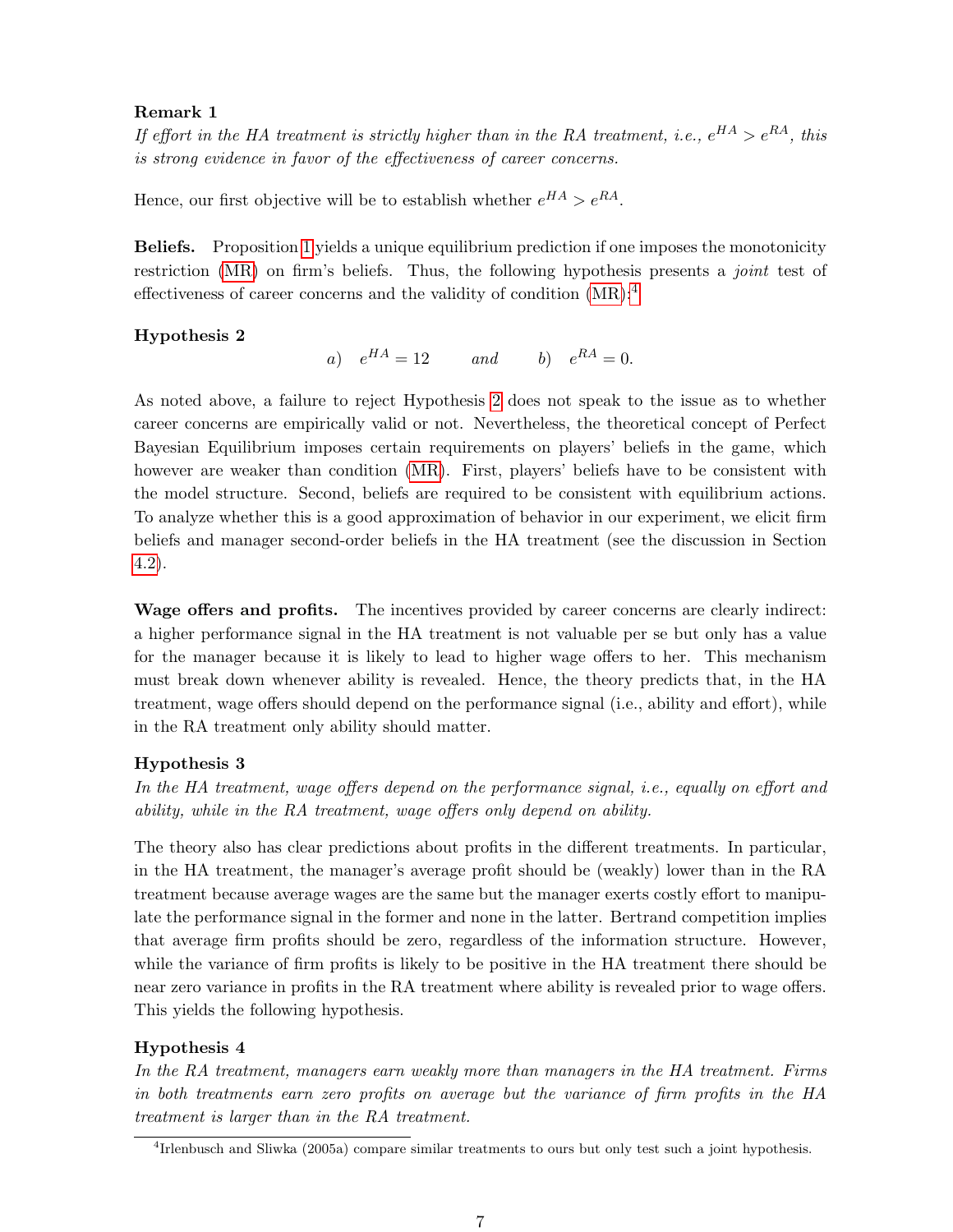## <span id="page-7-0"></span>3 Procedures

The experiment was carried out in the Experimental Laboratory of the University of Bonn. The 84 subjects were recruited using ORSEE (Greiner 1998) and the experiment was run computer based with the experimental software z-tree (Fischbacher 1999). The participants (44 percent female) were mostly students (93 percent), of which roughly one third were Economics majors. Less than 20 percent of the subjects had followed a game theory course. In total, we conducted six sessions which provided us with six independent observations for each treatment.

In the beginning of each session, subjects were randomly assigned to separate cubicles in which they remained throughout the entire experiment. Instructions were distributed to the subjects and read aloud.<sup>[5](#page-0-0)</sup> Any questions concerning the experiment were only allowed on a bilateral basis. After reading the instructions, subjects had to fill out a questionnaire to make sure that the instructions were well understood. Questions required them to calculate simple examples on how actions determine the round profit for a manager and for a firm. The experiment on the computer was only started after all subjects had successfully answered all questions.

In both treatments, a session consisted of two separate groups with seven participants each. Within each group, three subjects were assigned the manager role  $(A$ -players) and four subjects were assigned the firm role (B-players). Roles were kept fixed during the whole experiment. In each session, subjects completed 12 rounds of play. Each round consisted of four stages. In the beginning of the first stage, each manager was endowed with an ability parameter (base *value*) drawn from the set  $\{0, 1, ..., 18, 19\}$ , where each value had equal probability.<sup>[6](#page-0-0)</sup> This ability parameter was not revealed to anyone. That is, neither the firms nor the managers themselves knew the ability parameter. Then, each manager chose her effort level  $(number)$ from the set  $\{0, 1, 2, ..., 19\}$  (effort costs are given in Appendix [A\)](#page-18-0). In the beginning of the second stage, firms in the HA treatment were shown the performance signal of each manager (the sum of the current round's base value and number, labelled result). In the RA treatment, firms observed both the performance signal and the ability parameter for each manager. We randomized the order of appearance of agents' performance signals or abilities on the screen in every round. Subjects were told explicitly that they could therefore not infer the identity of the other subjects from the position of their signal on the screen. Given the information on performance and/or ability, each of the firms now made wage  $(transfer)$  offers from the set  $\{0.00, 0.01, \ldots, 38.00\}$  to each of the three managers in its group. In the third stage, every manager was presented with her four wage offers and could decide whether to accept one of them or reject all offers. Again, we randomized the ordering of the wage offers in each round and communicated this to the subjects. Each round concluded with the fourth stage in which the round profits were displayed. The round profit of a manager was the accepted wage offer (or zero if all offers were rejected) minus the cost of her chosen effort level. The round profit of a firm equalled the sum of the ability parameters of all the managers who decided to accept the firm's respective wage offers, minus the wages paid out to these managers.

After the eighth round in the HA treatment, we elicited subjects' beliefs. Firms were asked to indicate for every possible realization of the performance signal  $y \in \{0, 1, 2, ..., 38\}$  what ability parameter they would expect such a manager to have on average (first-order beliefs). In a similar fashion, managers were asked to report what belief they would expect from a firm

<sup>&</sup>lt;sup>5</sup>To avoid framing effects we used a neutral representation of the model. A translation of the instructions is given in Appendix [C.](#page-22-0)

<sup>&</sup>lt;sup>6</sup>The three sequences of ability parameters for managers were drawn before the experiments and kept fixed across all observations to facilitate comparisons within and between treatments.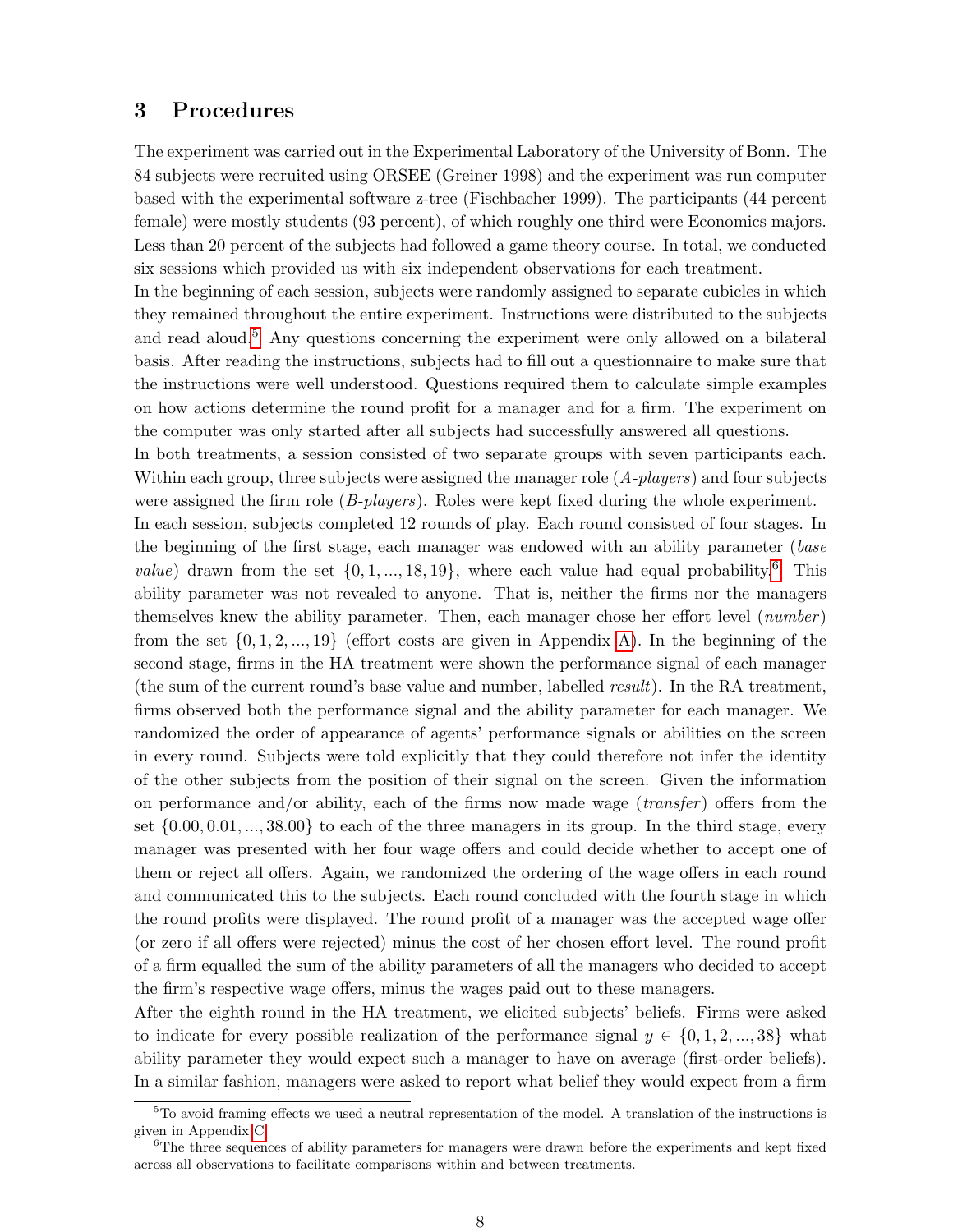|                              |       | Hidden Ability (HA) Revealed Ability (RA) |
|------------------------------|-------|-------------------------------------------|
| Average effort               | 8.13  | 4.19                                      |
| Standard deviation           | 5.86  | 4.98                                      |
| Zero effort played (percent) | 16.67 | 46.30                                     |

<span id="page-8-1"></span>Table 1: Summary statistics for effort choices of managers

on average for a given signal realization (second-order beliefs). At the end of the experiment, the twelve round profits and an initial endowment were added up to the total profit in terms of experimental tokens. Finally, subjects were given a short questionnaire after play had been concluded.

Since each firm could hire as many managers as it wanted to, and the number of firms exceeded that of managers, we expected firms to compete aggressively in wage offers, resulting in roughly zero round profits for firms. To finance their wages, each firm received an initial endowment of 180 experimental tokens in the first round. Since managers were expected to earn significant round profits, and we wanted firms and managers to earn more or less the same in the experiment, the managers' initial endowment was adjusted to 80 experimental tokens.[7](#page-0-0)

At the end of the experiment subjects got paid their total profit converted into Euro at an exchange rate of 0.05 Euro per token. In the HA treatment, we additionally paid 3 Euro to compensate for the longer duration of HA sessions due to the belief elicitation after the eighth round. In total, HA sessions lasted for roughly 1 hour and 20 minutes with average earnings of 10.72 Euro. RA sessions lasted for about 1 hour and average earnings were 8.94 Euro.

## <span id="page-8-0"></span>4 Results

### <span id="page-8-2"></span>4.1 Effort

### Figure [1](#page-25-0) about here.

A first impression of the impact of uncertainty on effort incentives is provided by the summary statistics in Table [1.](#page-8-1) On average, managers in the HA treatment choose an effort level of 8.13, and therefore almost four effort units more than their counterparts in the RA treatment, who only provide average effort 4.19. This difference is not only considerable in absolute terms but highly significant as well (p-value: 0.00[8](#page-0-0), Wilcoxon-Mann-Whitney (WMW) test).<sup>8</sup> Figure [1](#page-25-0) reveals that this pattern is stable across periods – in particular, average effort in the HA treatment is higher than in the RA treatment in any given round. Hence, we cannot only confirm Hypothesis [1](#page-5-1) but, by Remark [1,](#page-5-2) have also established the relevance of career concerns.

Figure [2](#page-26-0) about here.

<sup>7</sup>The instructions mentioned initial endowments but levels were only disclosed to the subjects assigned the respective role via the current balance on the computer screen to preclude any impact of perceived inequalities in endowments.

<sup>&</sup>lt;sup>8</sup>In the paper, we report results based on all periods. All our qualitative findings also obtain when using only the pre-questionnaire periods 1-8.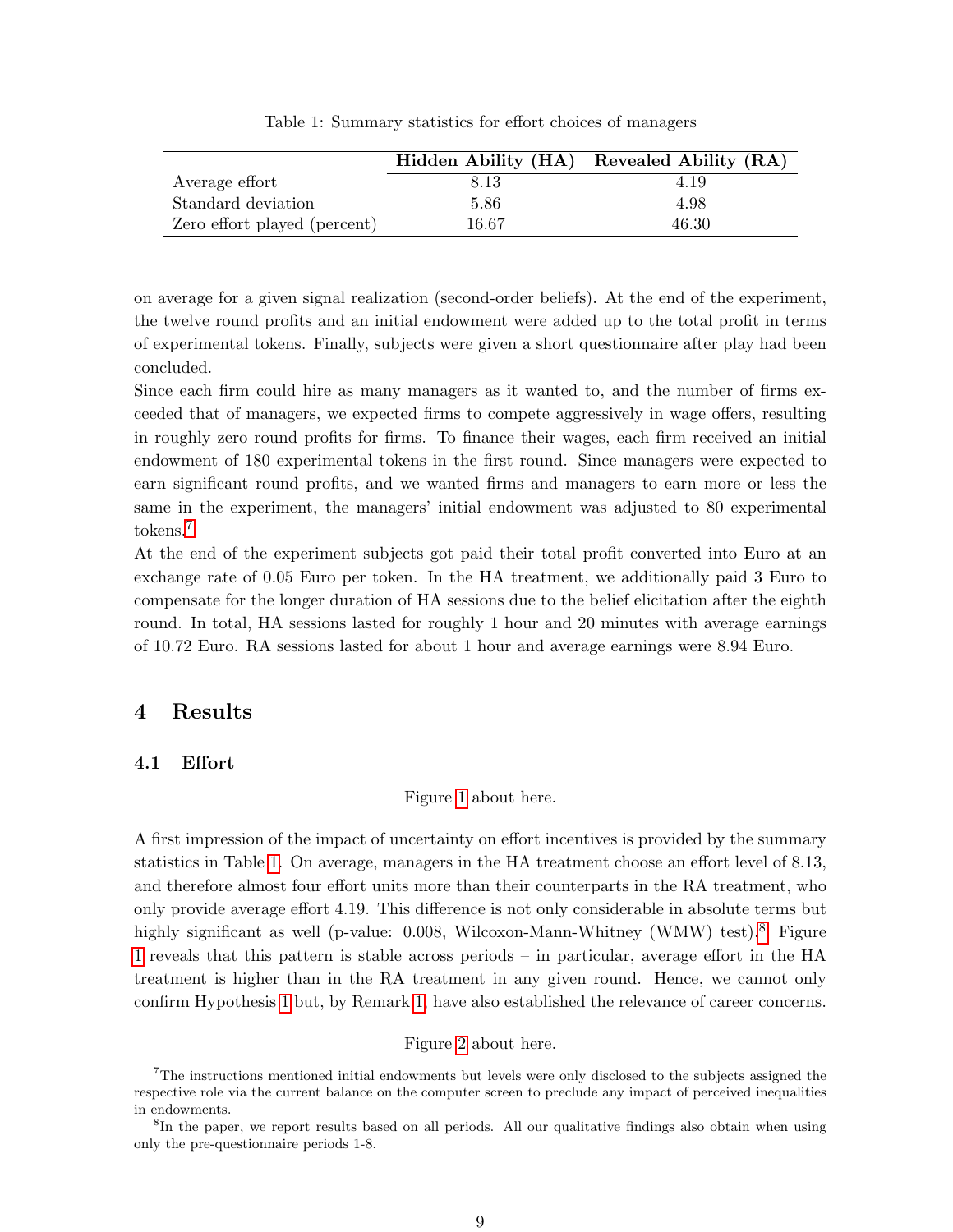Average effort in the RA treatment differs from the theoretical prediction of  $e^{RA} = 0$  (Hypothesis [2b](#page-6-0)). Note however that since this is a corner solution decision errors cannot wash out (as they would with a predicted interior solution) and mistakes unambiguously lead to observed average effort above the predicted level (e.g., see Andreoni (1995)). Moreover, psychological feedback from round payoffs is rather weak. In contrast to firms, who realized a sizeable loss when offering too high wages (see Section [4.3\)](#page-11-0), managers' effort decisions very rarely resulted in negative round payoffs (only 16 out of 144 realized round profits), and average losses of −4.36 were moderate relative to overall average profits of 10.20. Indeed, as Figure [2](#page-26-0) shows, learning only brings down the incidence of positive effort to 44.44 percent after 12 rounds, whereas firms' wage setting errors decrease to 4.17 percent. Nevertheless, average effort for all managers drops to around 3. This decline reflects learning and is driven mainly by a group of 11 managers whose effort exceeded 1 at least once (high effort group). Their average effort decreases from 9.92 to 3.67. For the remaining 7 managers (low effort group) average effort moves from 0.33 to 0.16. Overall, in 46.30 percent of all cases managers provided zero effort, in accordance with the theoretical prediction. This is significantly more than in the HA treatment, where zero effort is provided in only 16.67 percent of all cases (p-value 0.021, WMW-test).<sup>[9](#page-0-0)</sup> A more detailed picture of the distribution of effort choices is given in Figure [3.](#page-27-0) In the RA treatment effort levels are concentrated on zero, whereas they are more dispersed in the HA treatment.

### Figure [3](#page-27-0) about here.

#### <span id="page-9-0"></span>4.2 Beliefs

The results in the last section are strong evidence for the effectiveness of career concerns in providing effort incentives. A closer look at players' elicited beliefs allows us to address the issue of whether it is reasonable to impose the restriction [\(MR\)](#page-4-0) on beliefs to achieve a unique prediction under the theoretical model. Hypothesis [2a](#page-6-0) presents a joint test of the effectiveness of career concerns and the validity of condition [\(MR\)](#page-4-0). However, the experimental data clearly contradict the point prediction that  $e^{HA} = 12$ . Moreover, reported beliefs are very different from the ones posited by restriction [\(MR\)](#page-4-0). This can be seen in Figure [4](#page-28-0) by comparing the average first- and second-order beliefs with the profile of box symbols.

#### Figure [4](#page-28-0) about here.

Nevertheless, a violation of [\(MR\)](#page-4-0) does not imply that subjects behaved in a manner inconsistent with the theory. As discussed in Section [2.1,](#page-2-1) consistency with the model structure requires that beliefs must satisfy the restrictions  $(C 1)$  and  $(C 2)$ . The first notable feature is that average reported beliefs plotted in Figure [4](#page-28-0) almost always lie in the hatched area, which marks the region were beliefs satisfy these consistency conditions. Even at an individual level beliefs are surprisingly consistent: out of the 1,575 reported beliefs less than 4 percent violate these conditions. Remarkably, the manager second-order beliefs correspond closely to the firm first-order beliefs. This can already be seen from the strong correlation of average values in Figure [4](#page-28-0) and is also apparent at the individual level as shown by the boxplots of errors in

<sup>9</sup>This test compares the rankings of the number of times managers play zero in each group for each treatment. Note that a chi-squared test comparing the number of times zero effort is chosen relative to the number of times positive effort is chosen in the two treatments would require the assumption that effort decisions within each group are independent. If one is willing to make this assumption, the p-value is 0.001 (Chi-squared test).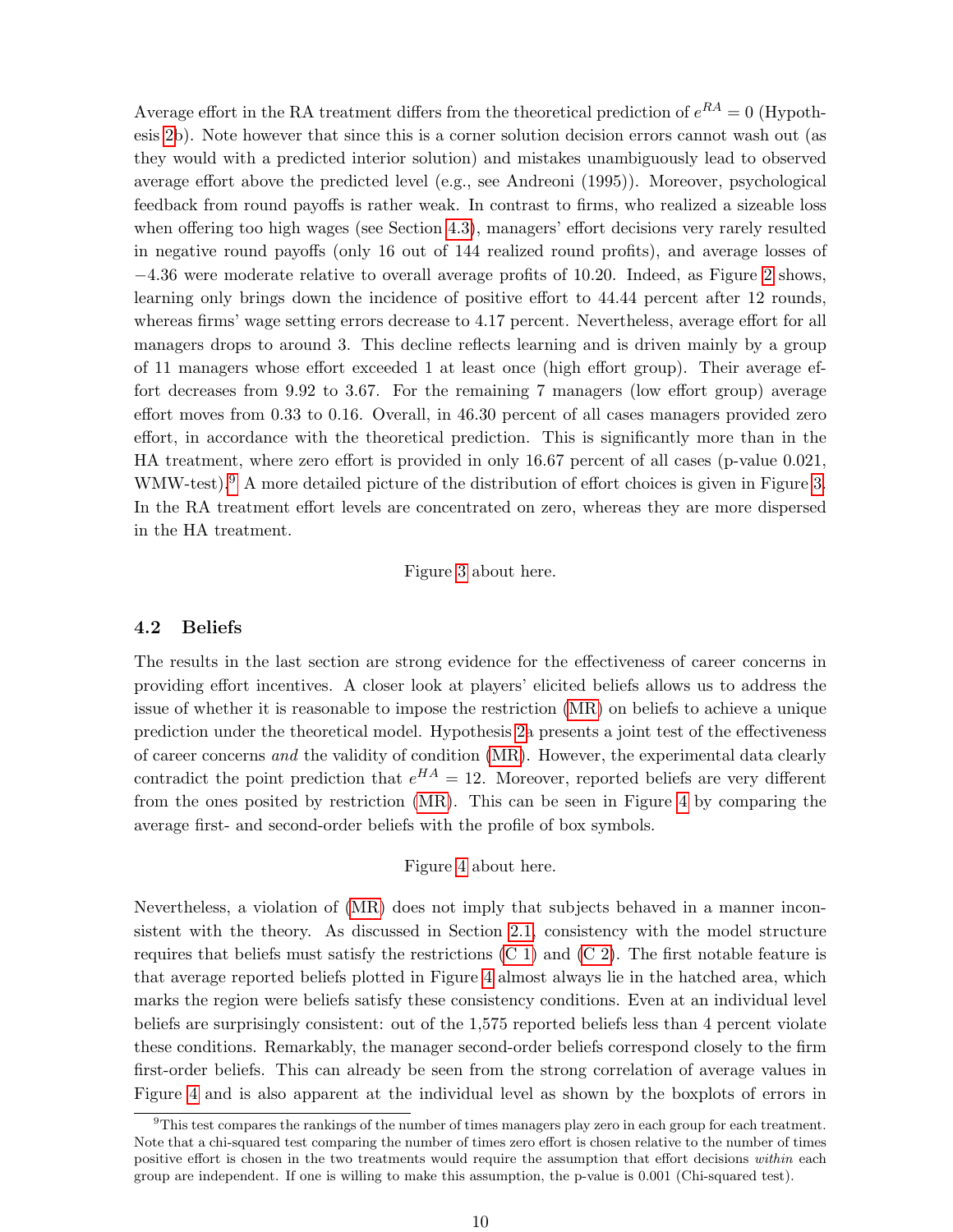|                                                 |                                               | Best reply $(e^*)$ against                | Actual effort (e) |
|-------------------------------------------------|-----------------------------------------------|-------------------------------------------|-------------------|
|                                                 |                                               | own stated beliefs firms' average beliefs |                   |
| Average                                         | 5.28                                          | 6.00                                      | 8.13              |
| Standard deviation                              | 2.54                                          | 1.57                                      | 5.86              |
| Average $(e-e^*)$                               | 2.87                                          | 2.14                                      |                   |
| Best reply against average wage offer           |                                               |                                           | 2 or 5            |
| Best reply against managers' average own belief | 5                                             |                                           |                   |
|                                                 | Best reply against average maximum wage offer |                                           |                   |

<span id="page-10-0"></span>Table 2: Best replies versus actual effort choices (HA)

manager second-order beliefs in Figure [5.](#page-29-0)<sup>[10](#page-0-0)</sup> These are computed by taking the difference between a manager's second-order belief for a given output level and the average firm first-order belief within the manager's group. The results confirm that second-order beliefs are roughly unbiased and remarkably close to firm beliefs.

#### Figure [5](#page-29-0) about here.

According to the theoretical prediction, beliefs should have a slope equal to unity on the equilibrium path, i.e., over a range of 19 different values of y. Reported first-order beliefs typically do not display this feature because they are averages over the beliefs that a firm holds for three different managers within the same experimental group and there is strategic uncertainty arising from the multiplicity of equilibria in the game. Firm subjects appear to realize that managers play different effort levels<sup>[11](#page-0-0)</sup> and thus discount higher realizations of the measure more than lower ones.<sup>[12](#page-0-0)</sup>

### Figure [6](#page-30-0) about here.

#### Figure [7](#page-31-0) about here.

Do beliefs accurately reflect actual play and is behavior consistent with stated beliefs? Figure [6](#page-30-0) shows that manager second-order beliefs correspond roughly to average wage offers, slightly overestimating them for higher signal values. Managers' best reply against their own stated second-order beliefs would imply an optimal effort level of 5.28 on average (see Table [2\)](#page-10-0), which is similar to the average best reply against firms' stated first-order beliefs within the respective managers' sessions, 6.00. Actual average effort of subjects, 8.13, is higher (decreasing slightly in later rounds – see Figure [1\)](#page-25-0). However, stated manager beliefs reflect only average expected wage offers and the relevant average accepted wages (i.e., the maximum wage offers)

<sup>&</sup>lt;sup>10</sup>The boxes span the range from first to third quartile of the data, with the median marked by a line in between. Whiskers extend to the most extreme data points within 3/2 of the interquartile range, beyond which extreme outliers are separately marked by circle symbols.

 $11$ In the post-experiment questionnaire 14 out of 24 firms report that they thought managers chose "very" different effort levels" rather than "very similar effort levels."

 $12$ To see this point, assume that a firm subject holds the belief that each manager plays according to a different 'equilibrium' strategy, e.g.,  $e_1 = 0$ ,  $e_2 = 6$ , and  $e_3 = 12$ . Moreover, suppose that the firm has monotone beliefs. Then the belief about the average manager has a slope of  $1/3$  in the range  $[0, 6]$ , of  $2/3$  in the range [6, 12], of 1 in the range [12, 19], of 2/3 in the range [19, 25], of 1/3 in the range [25, 31], and is flat in the remaining part.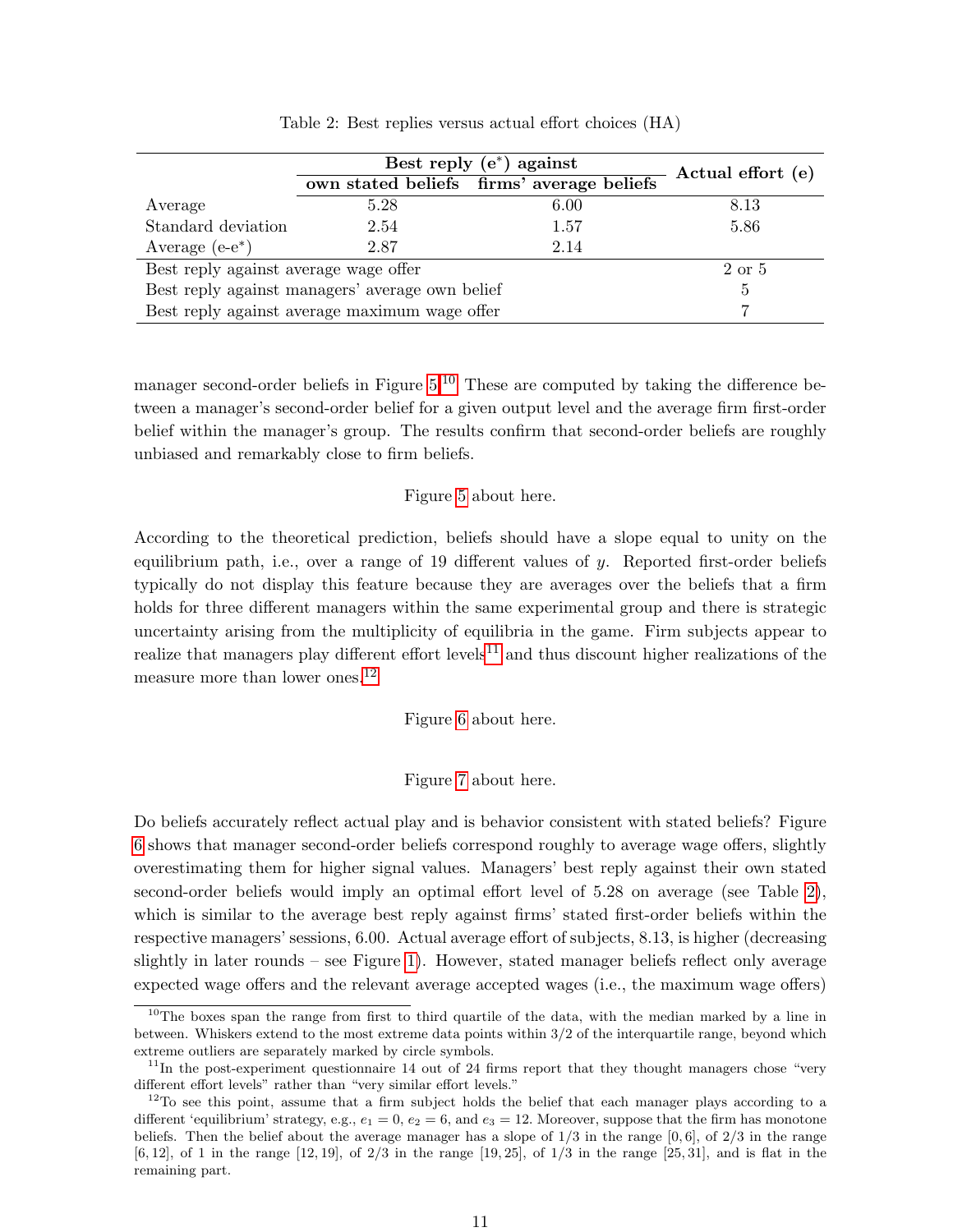are somewhat higher (see Figure [6\)](#page-30-0). Indeed, judging by firms' actual wage setting behavior, a manager's expected profit is maximized at effort level 7 against the average of firms' maximum wage offers (see Table [2](#page-10-0) and Figure [7\)](#page-31-0). In contrast, the optimal effort level would only be 5 (or 2) against the average wage offers by firms, which corresponds to that against the average manager second-order belief. That actual average effort exceeds 7 does not affect managers' profits much since profit schedules are relatively flat up to effort levels of around 8 or 9. It appears that manager subjects push up effort levels beyond what their best reply against the average firm would be in the hope of fooling the most optimistic firms into excessively high wage offers. In fact, it looks like they succeed in doing so since firm subjects suffer from a winner's curse as will be discussed below.

#### Figure [8](#page-32-0) about here.

Figure [8](#page-32-0) plots firms' average first-order belief and average realized ability levels. Firms' stated beliefs match the true underlying ability fairly well on average, albeit being slightly too optimistic for low values of  $y$  and slightly too pessimistic for high values. This suggests that firms have a relatively accurate idea of managers' effort levels. Further support for this conjecture comes from the post-experiment questionnaire in the HA treatment, where we ask for firm subjects' estimates of the average manager effort level. Strikingly, firms learn quite well about managers' effort levels: the average reported belief is that managers provided effort 9.88 (standard deviation 3.35), which is not too far from the actual effort average level 8.13 (standard deviation 5.86). However, there is also strong evidence of a winner's curse:  $13$  in Figure [8](#page-32-0) both the average of the maximum reported firm first-order beliefs in each observation and the average accepted wage tend to lie somewhat above the average ability level for the same level of the signal y.

Overall, subjects' behavior in the HA treatment is remarkably consistent with stated beliefs as well as other subjects' play, and reported first- and second-order beliefs both display a high degree of internal consistency and are very close to each other. This is additional support for the hypothesis that, by and large, subjects have a good understanding of the signal jamming logic which provides them with effort incentives.

### <span id="page-11-0"></span>4.3 Wage offers and profits

A crucial ingredient in the theoretical model is that wage offers respond to effort levels – this we should see in the HA treatment, whereas effort should not impact wages in the RA treatment. To test this, we perform regressions of firms' wage offers on the respective manager's ability and effort levels in both treatments. As can be seen in Table [3,](#page-12-0) the experimental data nicely confirm Hypothesis [3.](#page-6-1) In the HA treatment both effort and ability are significant. Moreover, the hypothesis that their coefficients are equal cannot be rejected  $(F(1,5)=0.08, p-value: 0.795)$ , which is in line with the theoretical prediction. In contrast, in the RA treatment effort is not significant and wages react only to ability, as stipulated by the theory. A more fine-tuned theoretical prediction is that the coefficients on ability/effort (HA treatment) and ability (RA treatment) should be equal to one.<sup>[14](#page-0-0)</sup> This has to be rejected for the HA treatment (ability:

<sup>13</sup>A winner's curse results if individuals underappreciate the informational content of other people's behavior (e.g., see (Eyster and Rabin 2005) for an equilibrium concept embedding this) and has been widely documented in other settings (e.g., Thaler (1988) and for a survey of laboratory experiments Kagel and Levin (2002)).

<sup>&</sup>lt;sup>14</sup>Strictly speaking, Bertrand competition only predicts that this ought to hold for the highest two wage offers. But even then these coefficients are all less than one: the ability coefficients are  $0.40***$  for HA (F(1,5)=112.01,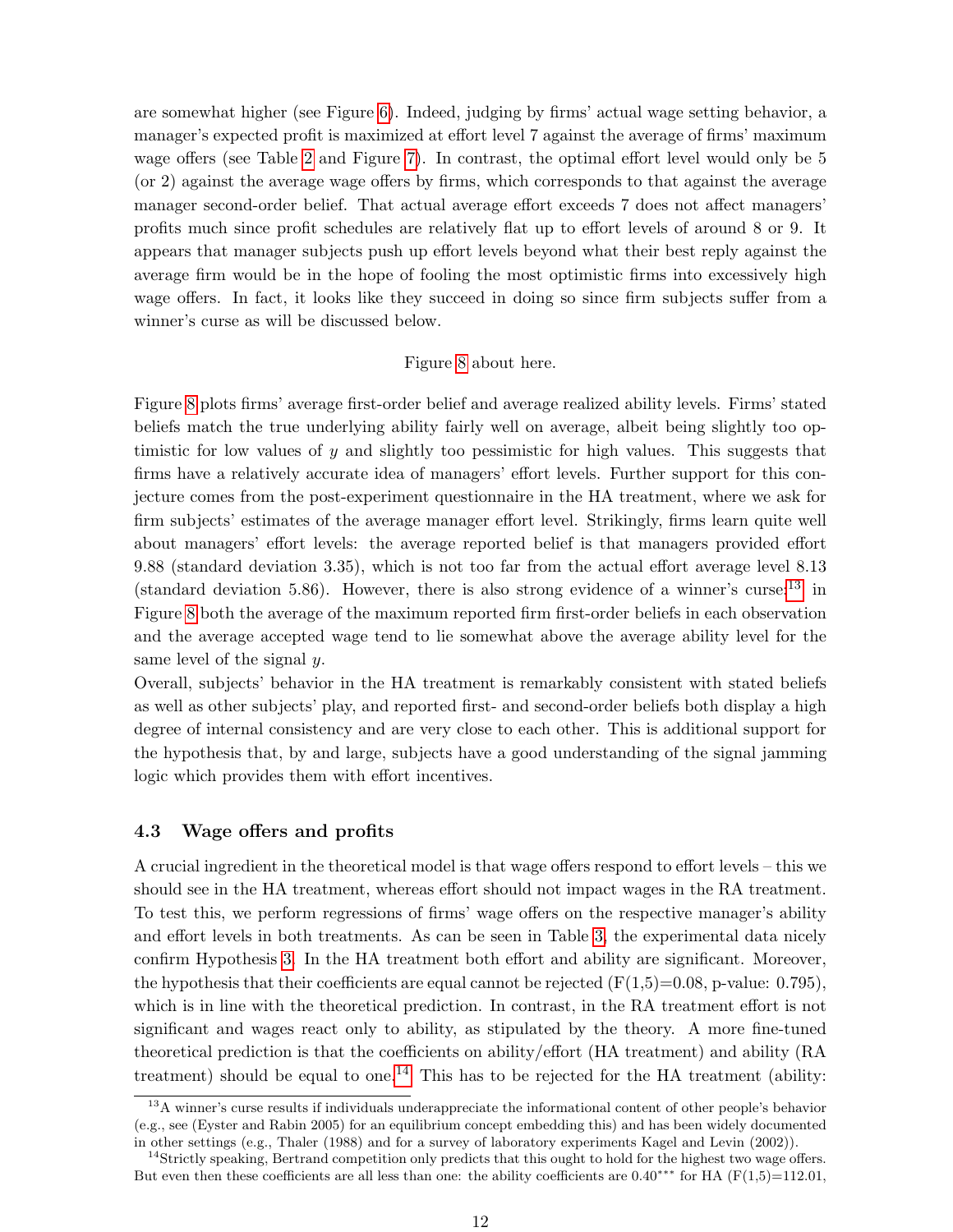|                | Hidden Ability (HA)                                 | Revealed Ability (RA) |
|----------------|-----------------------------------------------------|-----------------------|
| constant       | 1.62                                                | 1.16                  |
|                | $(0.81)$<br>$0.36***$                               | $(0.69)$<br>$0.70***$ |
| ability        |                                                     |                       |
|                | $\begin{array}{c} (0.05) \\ 0.39^{***} \end{array}$ | (0.07)                |
| effort         |                                                     | $-0.04$               |
|                | (0.04)                                              | (0.04)                |
| $\mathbf{R}^2$ | 0.20                                                | 0.33                  |
| N              | 864                                                 | 864                   |

<span id="page-12-0"></span>Table 3: Wage regressions

Numbers in parentheses are Huber-White robust standard errors, treating each experimental observation as a separate cluster.

 $F(1,5)=184.05$ , p-value:  $0.001$ ; effort:  $F(1,5)=199.26$ , p-value:  $0.001$ ), and can be explained by strategic uncertainty about 'equilibrium' effort levels (see Footnote [12\)](#page-9-0). The fact that the ability coefficient in the RA treatment is significantly lower than unity  $(F(1,5)=18.00, p-value$ : 0.008) partly reflects outlier behavior (see Footnote [15\)](#page-12-0). Nevertheless, Bertrand competition appears to occur in both treatments. Managers accept the highest wage offers in 96.76 percent of all cases in HA and 94.44 percent in RA and overall firm profits are close to zero (see below). Moreover, the difference between first- and second-highest wage offers in the RA treatment is just 0.60 on average, excluding rounds where firms post wage offers exceeding the visible ability parameter of the manager (and 2.78 for the overall sample, driven mainly by the outlier discussed in Footnote [15\)](#page-12-0).

#### Figure [9](#page-33-0) about here.

Figure [9](#page-33-0) plots average profits for managers and firms across rounds. Profits stabilize in both treatments after a few rounds. In contrast to Hypothesis [4,](#page-6-2) managers make a somewhat higher profit in the HA treatment even though their effort costs are larger (see Table [4\)](#page-13-1). However, the differences are not significant (p-value: 0.409 (managers) and p-value: 0.155 (firms), WMW test) and the outcomes – particularly with respect to firms' average profits – are broadly in line with the theory. That is, in the HA treatment initially firms incur substantial losses on average – manifested in the winner's curse for average accepted wages in Figure [8](#page-32-0) – and then players learn to account for managers' signal jamming to make roughly zero profits. As already noted in Section [4.1,](#page-8-2) psychological feedback from profits is strong since firms that offer too high wages realize losses. In particular, this is the case in the RA treatment where mistakes in wage offers quickly disappear (see Figure [2\)](#page-26-0). Firms that offer wages exceeding the visible ability parameter of managers realize an average loss of −22.66 (compared to an average profit of just 0.44 when no mispricing occurs). Such losses are sustained by firms only in 23 out of 288 rounds but nevertheless drive down the overall average firm profit to −1.40. However, the variance of profits is not much lower than for the HA treatment due to outliers.<sup>[15](#page-0-0)</sup> Overall, these results nicely confirm the theoretical prediction of Bertrand competition in both

p-value:< 0.001) and 0.80∗∗∗ for RA (F(1,5)= 8.01, p-value: 0.037); the effort coefficients are 0.47∗∗∗ for HA  $(F(1,5)=53.85, p-value: < 0.001)$  and  $-0.04$  for RA.

 $^{15}$ In each treatment there was one firm subject who went bankrupt. We provided them with credit and let them continue to play. Both subjects clearly misunderstood the experimental setup. The firm subject in the HA treatment who went bankrupt offered wages *larger* than the signal y that the manager produced in 40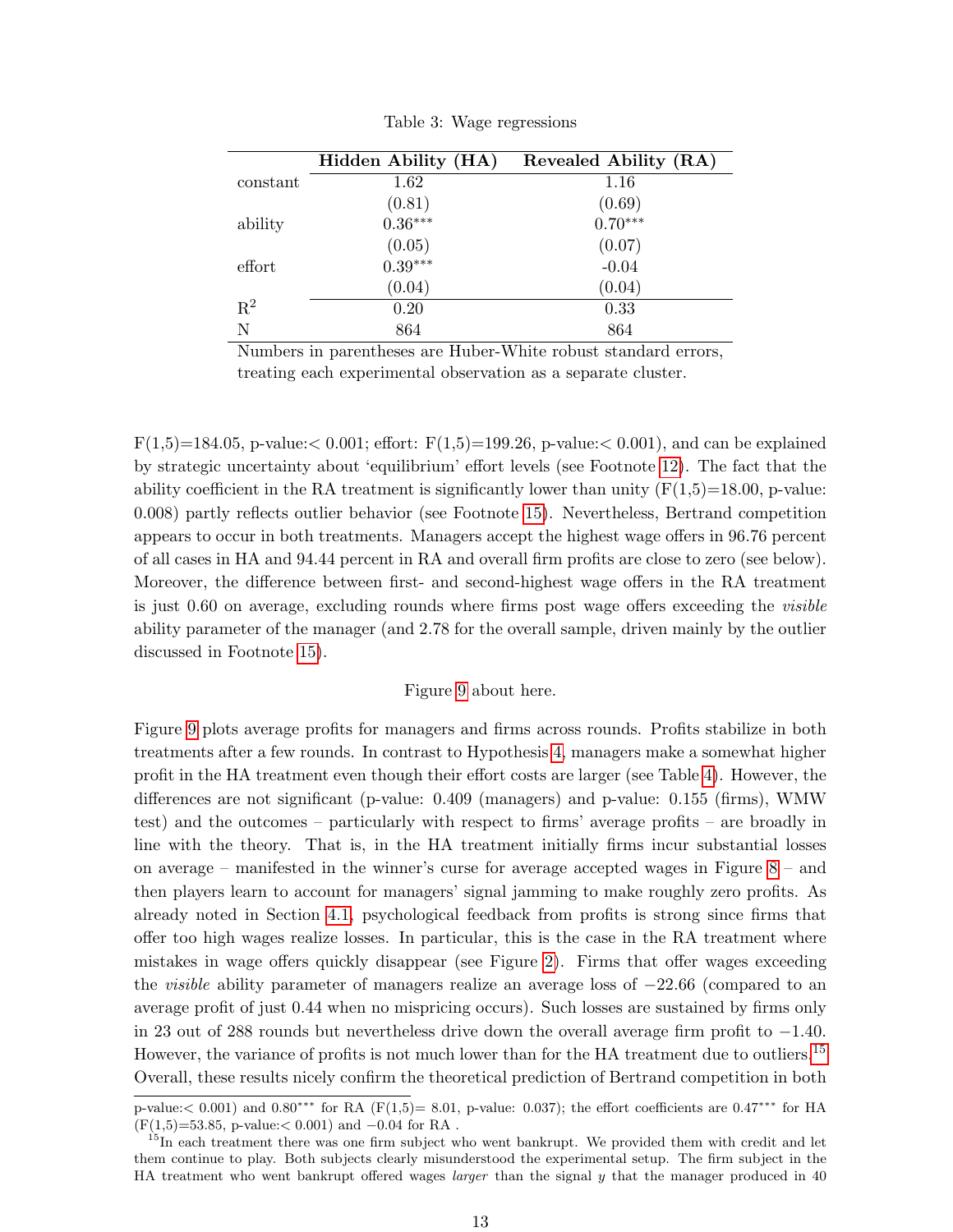|                            | Hidden Ability (HA) | Revealed Ability (RA) |
|----------------------------|---------------------|-----------------------|
| Average profit of managers | 10.20               | 9.96                  |
| Standard deviation         | 8.74                | 8.35                  |
| Average profit of firms    | $-2.48$             | $-1.40$               |
| Standard deviation         | 10.36               | 9.49                  |

<span id="page-13-1"></span>Table 4: Summary statistics for manager and firm profits

treatments stated in Hypothesis [4](#page-6-2) and are in line with other experimental evidence on Bertrand competition with more than two players (e.g., Dufwenberg and Gneezy (2000)).

## <span id="page-13-0"></span>5 Career concerns and gift exchange

As noted before, we chose a design that is close to that of Irlenbusch and Sliwka (2005a) to be able to relate our findings to theirs. Our setup concentrates exclusively on the signal jamming element at the heart of career concerns models. In contrast, Irlenbusch and Sliwka (2005a) focus on the impact of transparency on incentives in the specific context of an experimental labor market as pioneered by Fehr et al. (1993), which leads to a more complex informational environment combining opportunities for both signaling and signal jamming.

Specifically, in their design firms set wages both in the beginning of the first and the second periods (as opposed to only in the second period in our design).[16](#page-0-0) In both periods managers who accept a wage offer make an effort decision (our manager's only choose effort in the first period). The employing firm receives as payoff the sum of the manager's ability parameter and effort in the current period (whereas to our firms only the manager's ability matters).

For selfish preferences, the theoretical predictions for effort decisions in both setups are obviously identical. Table [5](#page-14-0) summarizes experimental results. In Irlenbusch and Sliwka (2005a) first period average effort levels in the HA treatment are lower than those in the RA treatment. This is exactly the opposite of our finding. Differences in the dynamic structure of the two experiments in conjunction with other experimental evidence suggest that these results are due to additional influences that interfere with the signal jamming mechanism in Irlenbusch and Sliwka (2005a).

In contrast to our design, firms in Irlenbusch and Sliwka (2005a) can 'invite' reciprocal behavior by making generous wage offers, and managers can reward such behavior through higher effort, which translates into more profit for the firm. It is well established from static versions of such experimental labor markets à la Fehr et al. (1993) that they encourage gift exchange in the form of more effort and higher wages than predicted by models based on selfish preferences. This finding is quite robust to the market institutions and their degree of competitiveness.<sup>[17](#page-0-0)</sup>

percent of all his offers. He thus outbid all other firms and lowered average firm profits to −5.00, compared to an average of −1.98 over the other HA observations. Moreover, his reported beliefs were not consistent with the experimental setup (see Section [4.2\)](#page-9-0). The firm subject in the RA treatment who went bankrupt bid more than the visible ability parameter in 44 percent of his bids. This lowered the average firm profits to −4.26 compared to an average of −0.57 in the remaining RA observations.

<sup>&</sup>lt;sup>16</sup>More subtle differences to our design are that their setup allows transfers proposed by firms to managers to be either positive or negative and restricts them to the integer set {−38, ..., 38}.

<sup>&</sup>lt;sup>17</sup>E.g., Fehr, Kirchsteiger, and Riedl (1993), Fehr, Kirchsteiger, and Riedl (1998), Fehr, Kirchler, Weichbold, and Gächter (1998), Fehr and Falk (1999), and Brandts and Charness (2004).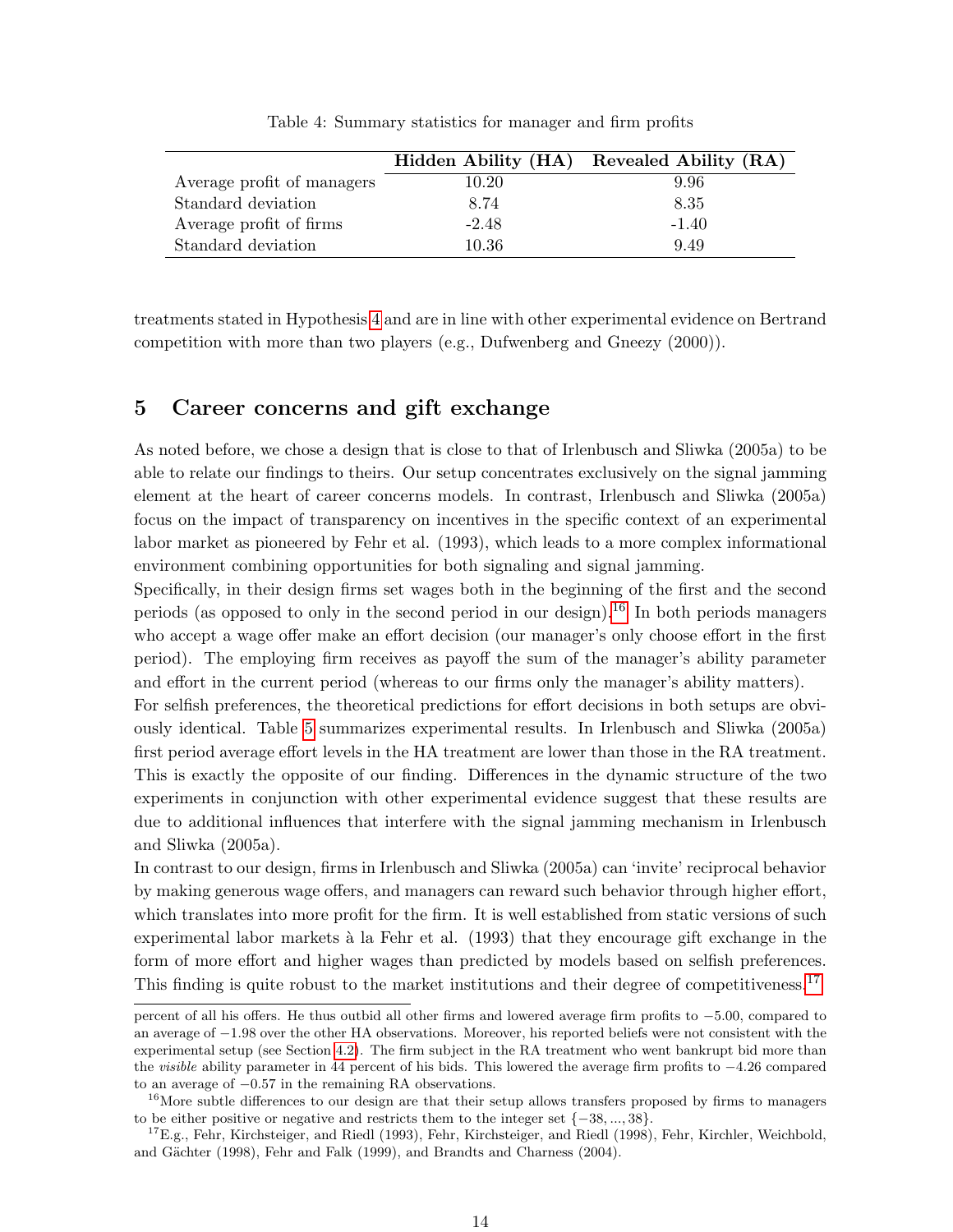|                       | Hidden Ability (HA) | Revealed Ability (RA)                           |
|-----------------------|---------------------|-------------------------------------------------|
|                       |                     | Effort choices of managers                      |
| our design            | 8.13                | 4.19                                            |
| first period $IS^a$   | 3.56                | 5.50                                            |
|                       |                     | $Coefficients$ in wage regressions <sup>b</sup> |
| our design            |                     |                                                 |
| ability               | $0.36***$           | $0.70***$                                       |
| effort                | $0.39***$           | $-0.04$                                         |
| $first\ period\ IS^a$ |                     |                                                 |
| ability               | $0.38**$            | $0.841***$                                      |
| effort                |                     | $0.373***$                                      |

<span id="page-14-0"></span>Table 5: Comparison of results with Irlenbusch and Sliwka (2005a)

 $a$  Irlenbusch and Sliwka  $(2005a)$ .

 $\bar{b}$  Regression of second period wage on first period ability/effort.

IS regressed the wage on output instead of ability/effort in their HA treatment.

The dynamic structure introduces the possibility of additional influences. In Irlenbusch and Sliwka (2005a) subjects play a repeated gift exchange game (with the added feature that there is also learning about a manager's unknown ability). If subjects perceive the experimental setup as a game of incomplete information about other players' willingness to reciprocate, actions in the first period serve as signals about a player's 'type'. In such games, cooperative behavior can often be sustained for some time because players will engage in behavior in the first rounds to build a reputation for being a 'cooperative' type (e.g., Kreps et al.  $(1982)$ ).<sup>[18](#page-0-0)</sup> Indeed, there is experimental evidence for such reputation building behavior in gift exchange games (Gächter and Falk (2002) and Irlenbusch and Sliwka (2005b)). The latter experiment implements a repeated gift exchange model similar to the one in Irlenbusch and Sliwka (2005a), replacing the permanent random ability component by a transitory productivity shock to output. In one treatment the firms can observe both profit components separately, while in the other treatment only the sum of effort and the productivity shock is revealed. The experiment shows that players' reciprocal behavior is stronger when the firm receives a less noisy signal about the effort that a manager provided in response to the accepted wage. This 'transparency effect' on signaling about reciprocity is manifested in a significant increase in the wage-effort correlation when transparency on effort is increased.<sup>[19](#page-0-0)</sup>

At first glance, one might expect that in the Irlenbusch and Sliwka (2005a) experiment the difference in effort levels across treatments is driven by two countervailing forces: the impact of transparency on career concerns (as witnessed in our experiment) and the transparency effect on signaling about reciprocity. Indeed, the higher average effort level in their RA treatment compared to our design supports this view (see Table [5\)](#page-14-0). Moreover, first-period effort has no impact on second-period wages in our design, whereas the coefficient on effort is significant in the wage regression of Irlenbusch and Sliwka (2005a). This suggests that effort provides a means to signal the willingness to reciprocate in the second period – which is absent in

<sup>&</sup>lt;sup>18</sup>For a survey of experiments on reputation models and signaling in experiments more generally see Camerer (2003). Kübler, Normann, and Müller (2003) provide an experimental comparison of signaling and screening models.

<sup>&</sup>lt;sup>19</sup>However, average first-period effort levels do not change significantly when transparency is increased, only the dispersion of effort levels increases.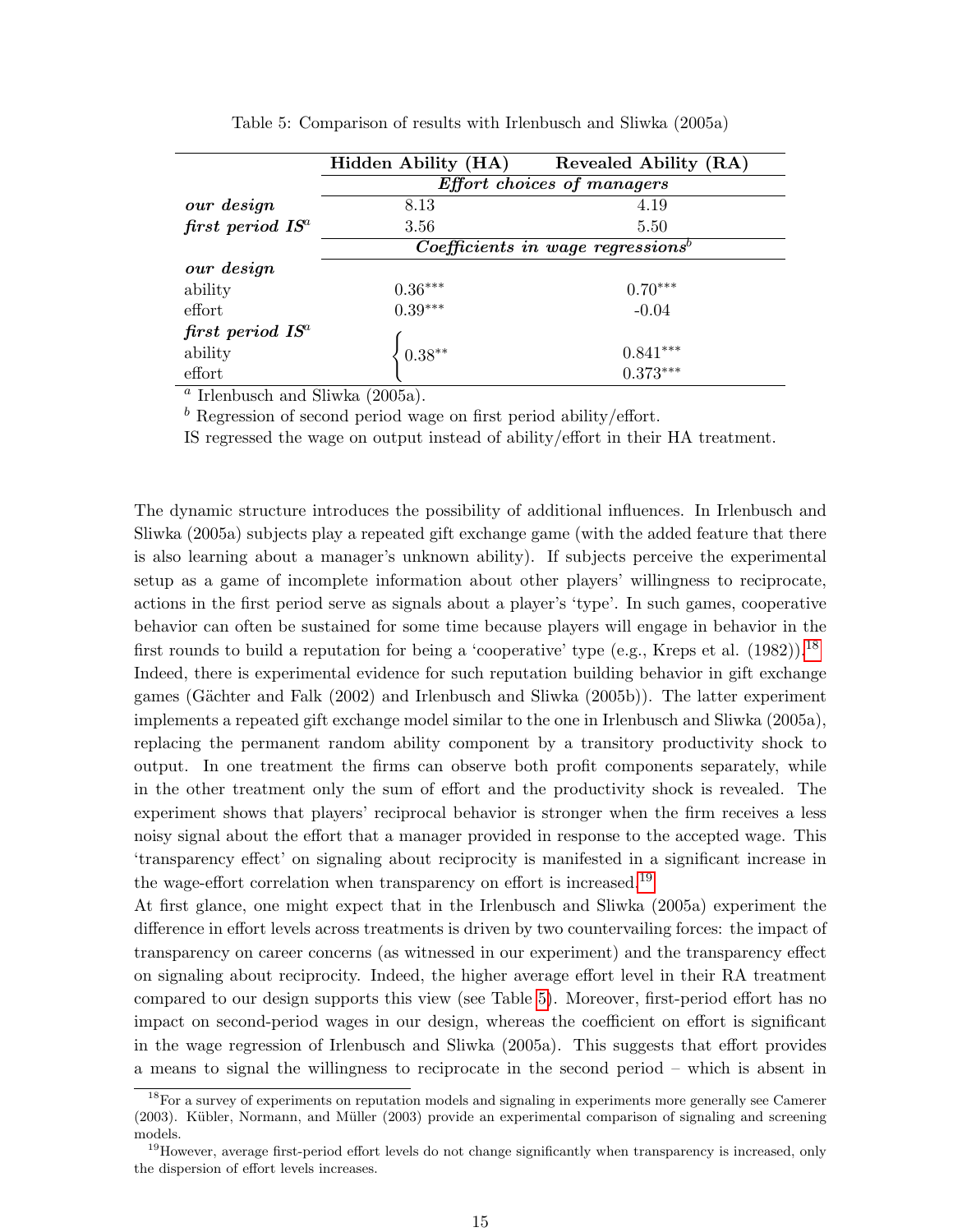our design. However, as Irlenbusch and Sliwka (2005a) note, direct reciprocity measured by the correlation between second-period wages and second-period effort does not increase when moving from their HA to their RA treatment, in contrast to what could be expected from the results in Irlenbusch and Sliwka (2005b).

Another notable difference between the experiments is that in our HA treatment average effort is higher than in Irlenbusch and Sliwka (2005a). This and the multiplicity of theoretically predicted signal jamming equilibria suggest that the effect from signaling about the degree to which a player is going to reciprocate in the second round cannot be neatly disentangled from the impact of signal jamming on effort induced by Holmström-type career concerns. As noted above, intransparency has a dampening effect on the use of effort as a signal of willingness to reciprocate in a repeated gift exchange setting. It is possible that this provides players with a means to coordinate on a low effort signal jamming equilibrium in the HA treatment. If players anticipate the correct effort level and have the right kind of beliefs, signal jamming could then not have any additional impact on effort beyond the one induced by signaling about reciprocity. This would offer one explanation for the lower effort levels in the Irlenbusch and Sliwka (2005a) HA treatment compared to our experiment.

In sum, the comparison of the results from the two experiments shows that the findings of Irlenbusch and Sliwka (2005a) are overturned once one strips away the gift exchange components and allows only for signal jamming. This is an important insight. Clearly, the interaction of career concerns and gift exchange is relevant in many settings. Nevertheless, even in labor relations future career prospects may be very strongly influenced by the market's perception of an individual's ability (e.g., in the market for CEOs). In such circumstances, there is little reason to expect that gift exchange is an important factor in determining effort. The same is true whenever effort does not generate any additional surplus.<sup>[20](#page-0-0)</sup> Moreover, gift exchange is not relevant at all in many settings to which the career concerns model has been applied to.<sup>[21](#page-0-0)</sup> Overall, the results in our experiment and those in Irlenbusch and Sliwka (2005a, 2005b) suggest that the impact of increased transparency on effort depends very much on the nature of the interaction between the players. If gift exchange is an important element then transparency may induce more effort because effort can be used to signal being a reciprocator. In contrast, as our experiment demonstrates, if unknown ability matters a lot, transparency is likely to reduce effort incentives because signal jamming is the dominant source of incentives for effort.

## <span id="page-15-0"></span>6 Conclusion

Models of signal jamming have become an important part of the toolkit of economic theorists. Despite the importance of this mechanism for theoretical work empirical evidence has been scant, due to limitations of field data. Our experiment provides a direct test of the signal jamming mechanism that forms the core of Holmström's  $(1982/99)$  model. The results support the theoretical premise that economic actors play according to the signal jamming logic. Moreover, subjects' beliefs that were elicited during the experiment are remarkably consistent with each other and with actual behavior, which is a necessary condition for the concept

 $20$ For example, consider a graduate student who prepares a job application. She may not know her ability (with respect to the tasks ahead) but her resume provides a signal to potential employers. Polishing the resume is a costly activity that is likely to enhance the impression that potential employers get while it does not improve the applicant's ability or create any extra value to the future employer.

<sup>21</sup>See the references listed in the introduction.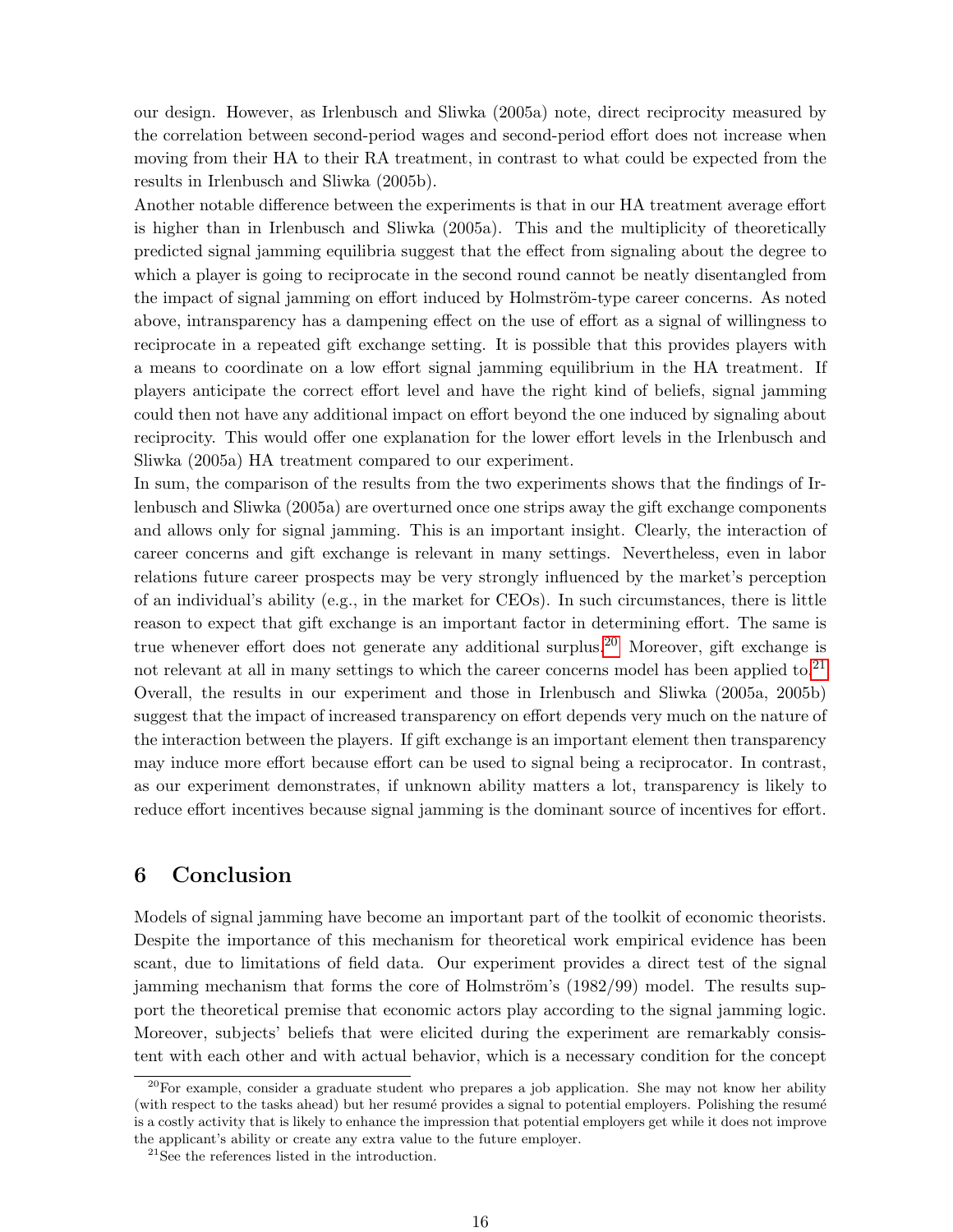of Bayesian equilibrium to produce a reasonable approximation of the outcome of individual behavior under incomplete information.

Our findings overturn those in the experiment by Irlenbusch and Sliwka (2005a), who analyze a setup where repeated gift exchange and career concerns interact. Overall, the evidence from the experimental studies suggest that the impact of transparency on incentives is sensitive to the exact nature of the interaction between the players. Transparency might enhance incentives whenever repeated gift exchange provides the possibility of using effort to signal willingness to reciprocate. In contrast, whenever actors have a strong interest in learning about unknown ability of other players transparency might reduce effort incentives created by the signal jamming mechanism.

## References

- Andreoni, James, 1995, Cooperation in public-goods experiments: Kindness or confusion?, American Economic Review 85, 891–904.
- Borland, Jeff, 1992, Career concerns: Incentives and endogenous learning in labour markets, Journal of Economic Surveys 6, 251–270.
- Brandts, Jordi, and Gary Charness, 2004, Do market conditions affect gift exchange? Evidence from experimental markets, Economic Journal 114, 684–708.
- Camerer, Colin F., 2003, Behavioral Game Theory (Princeton University Press: Princeton, N.J.).
- Dufwenberg, Martin, and Uri Gneezy, 2000, Price competition and market concentration: An experimental study, International Journal of Industrial Organization 18, 7–22.
- Eyster, Erik, and Matthew Rabin, 2005, Cursed equilibrium, Econometrica 73, 1623–1672.
- Fee, C. Edward, and Charles J. Hadlock, 2003, Raids, rewards and reputations in the market for CEO talent, Review of Financial Studies 16, 1315–1357.
- Fehr, Ernst, and Armin Falk, 1999, Wage rigidities in a competitive incomplete contract market. An experimental investigation, Journal of Political Economy 107, 106–134.
- Fehr, Ernst, Erich Kirchler, Andreas Weichbold, and Simon Gächter, 1998, When social norms overpower competition: Gift exchange in experimental labor markets, Journal of Labor Economics 16, 324–351.
- Fehr, Ernst, Georg Kirchsteiger, and Arno Riedl, 1993, Does fairness prevent market clearing? An experimental investigation, Quarterly Journal of Economics 108, 437– 460.
- , 1998, Gift exchange and reciprocity in competitive experimental markets, European Economic Review 42, 1–34.
- Fischbacher, Urs, 1999, Z-tree Zurich toolbox for readymade economic experiments Experimenter's manual, Working Paper Nr. 21, Institute for Empirical Research in Economics, University of Zurich.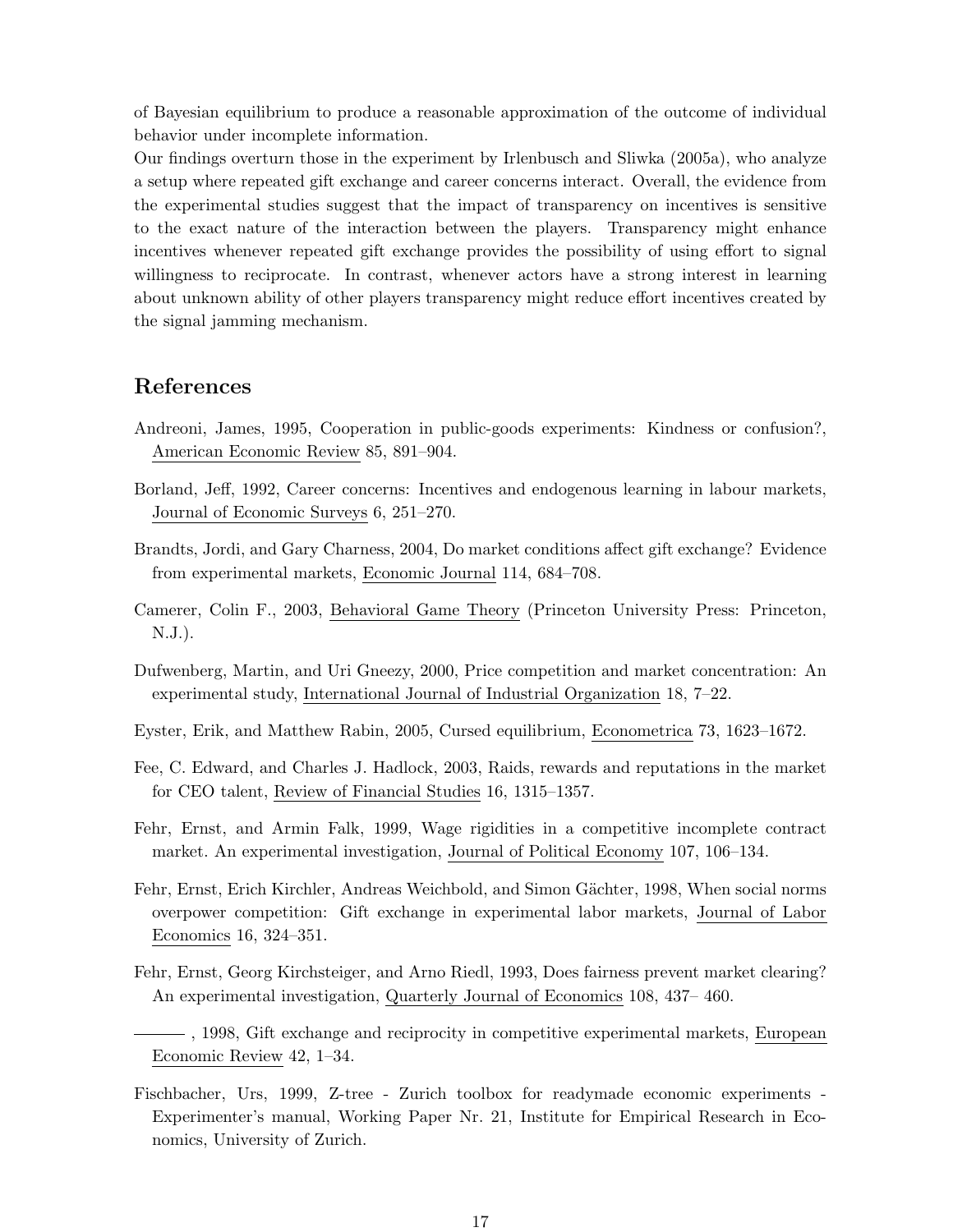- Fudenberg, Drew, and Jean Tirole, 1986, A "signal-jamming" theory of predation, Rand Journal of Economics 17, 366–376.
- , 1991, Game Theory (MIT Press: Cambridge, Mass.).
- Gächter, Simon, and Armin Falk, 2002, Reputation and reciprocity: Consequences for the labour relation, Scandinavian Journal of Economics 104, 1–27.
- Gibbons, Robert, and Kevin J. Murphy, 1992, Optimal incentive contracts in the presence of career concerns: Theory and evidence, Journal of Political Economy 100, 468–505.
- Greiner, Ben, 1998, An online recruitment system for economic experiments, Discussion Paper 10-2003, Max Planck Institute for Research into Economic Systems, Jena.
- Holmström, Bengt, 1982/99, Managerial incentive problems: A dynamic perspective, Review of Economic Studies 66, 169–182 ; originally published in: Essays in Economics and Management in Honour of Lars Wahlbeck, Helsinki, Finland.
- Irlenbusch, Bernd, and Dirk Sliwka, 2005a, Career concerns in a simple experimental labour market, European Economic Review forthcoming.
- , 2005b, Transparency and reciprocal behavior in employment relations, Journal of Economic Behavior and Organizations 56, 383–403.
- Kagel, John H., and Dan Levin, 2002, Common Value Auctions and the Winner's Curse (Princeton University Press: Princeton, NJ).
- Kreps, David, Paul Milgrom, John Roberts, and Robert Wilson, 1982, Rational cooperation in the finitely repeated prisoners dilemma, Journal of Economic Theory 27, 245–252.
- Kübler, Dorothea, Hans Normann, and Wieland Müller, 2003, Job market signalling and screening in laboratory experiments, Royal Holloway, University of London.
- LeBorgne, Eric, and Ben Lockwood, 2003, Do elections always motivate incumbents? Experimentation vs. career concerns, IMF Working Paper 03/57.
- Lohmann, Susanne, 1998, Rationalizing the political business cycle: A workhorse model, Economics and Politics 10, 1–17.
- $\frac{1}{100}$ , 1999, What price accountability? The Lucas island model and the politics of monetary policy, American Journal of Political Science 43, 396–430.
- Samuelson, Larry, Leonard J. Mirman, and Edward E. Schlee, 1994, Strategic information transmission in duopolies, Journal of Economic Theory 62, 363–384.
- Stein, Jeremy C., 1989, Efficient capital markets, inefficient firms: A model of myopic corporate behavior, Quarterly Journal of Economics pp. 655–669.
- Thaler, Richard H., 1988, Anomalies: The winner's curse, Journal of Economic Perspectives 2, 191–202.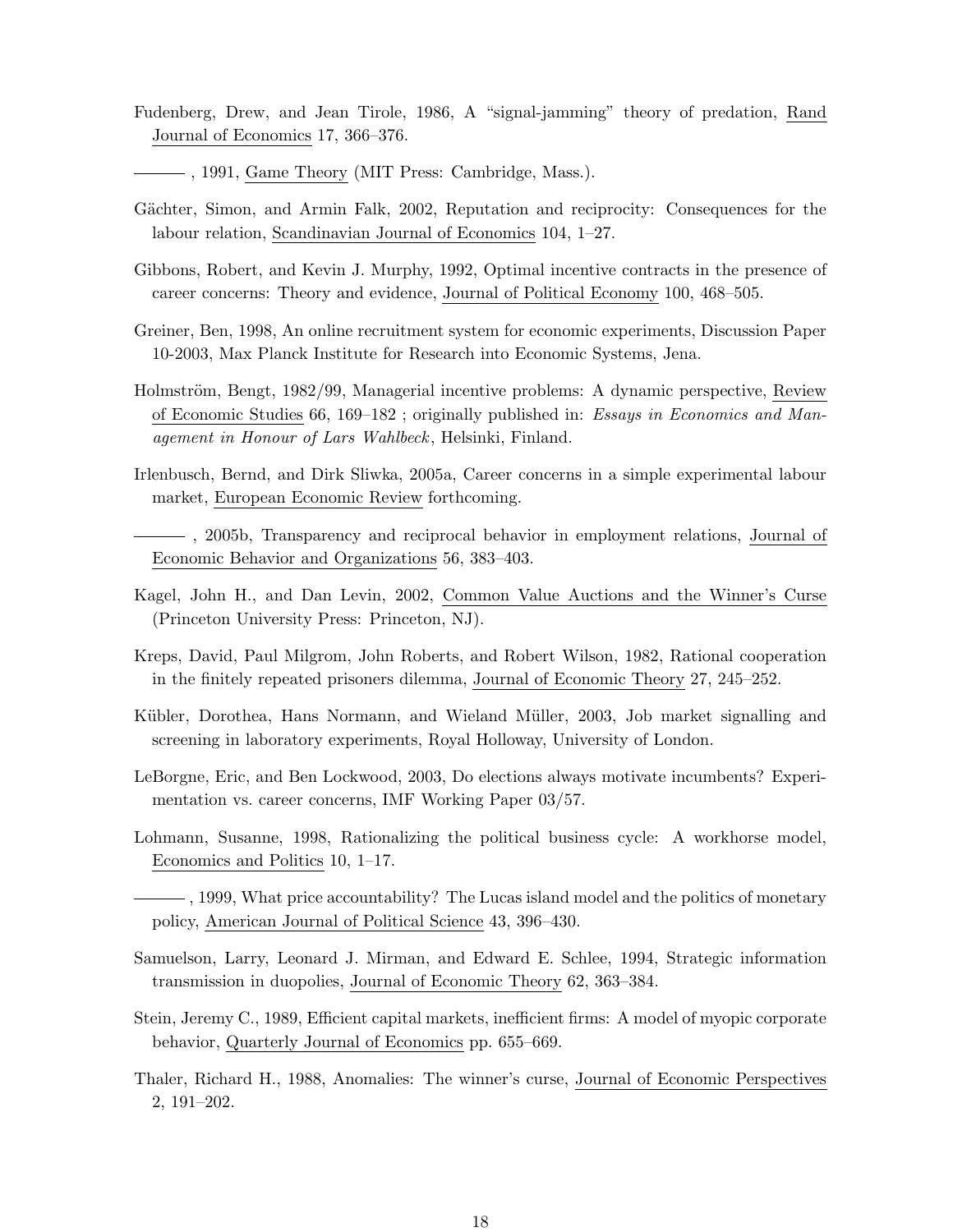## <span id="page-18-0"></span>A Cost function

|            |      |      |                      |     |            | Effort $(e)$   |                           |       |       |       |
|------------|------|------|----------------------|-----|------------|----------------|---------------------------|-------|-------|-------|
|            |      |      | 2                    | - 3 | 4          | $\overline{5}$ | 6                         |       |       |       |
| $\bf c(e)$ |      |      | $0.26$ $0.57$ $0.93$ |     | $1.34$ 1.8 |                | 2.33                      | 2.92  | 3.57  | 4.29  |
|            |      |      |                      |     |            | Effort $(e)$   |                           |       |       |       |
|            | 10   | -11  | 12                   | 13  | 14         | -15            | 16                        | -17   | 18    | -19   |
| $\bf c(e)$ | 5.08 | 5.93 |                      |     |            |                | 6.84 7.94 9.23 10.7 12.35 | 14.19 | 16.22 | 18.43 |

Table 6: Cost function for effort

## <span id="page-18-1"></span>B Derivation of equilibria

In this section we show how to construct Perfect Bayesian equilibria with a pure strategy equilibrium effort level  $e^* \in \{0, \ldots, 12\}$ . Let  $b[a|y, e^*]$  denote firm beliefs about the manager's ability  $a$ , given that signal  $y$  has been observed and that the firms expect the manager to choose effort  $e^*$ . Table [7](#page-19-0) provides examples of such beliefs supporting pure strategy equilibria. To illustrate the construction of an equilibrium, let us focus on the candidate equilibrium  $e^* = 2$ (column four in Table [7\)](#page-19-0). Suppose that a signal  $y = 10$  realizes. This is on the (proposed) equilibrium path and thus  $b[a|10, 2] = 10 - 2 = 8$ . In contrast,  $y = 1$  would be off the equilibrium path and beliefs only need to satisfy restrictions [\(C 1\)](#page-3-0) and [\(C 2\)](#page-3-1), as  $b[a|1, 2] = 1$ does.

Given that firms hold beliefs  $b[a|y, e^*]$ , a manager chooses effort e to maximize the expected wage net of effort costs,  $E[b[a|y, e^*]|e] - c(e)$ , using the fact that a is uniformly distributed on {0, 1, 2, ..., 19}. In our example, these net expected payoffs are given in column seven in Table [8.](#page-20-0) Column eight shows that the net expected payoff increases when moving from  $e=0$  to  $e=2$ and then always decreases, confirming that a manager will actually choose the conjectured equilibrium effort level  $e^* = 2$ . The derivations of the other equilibrium effort levels are given in Tables [8](#page-20-0)[-12.](#page-22-1) The equilibrium with  $e^* = 12$  $e^* = 12$  in Table 12 corresponds to the unique equilibrium effort level if beliefs are restricted by assuming that the monotonicity condition (MR) holds. It is easy to verify that it is not possible to construct equilibria with effort levels  $e^* > 12$ .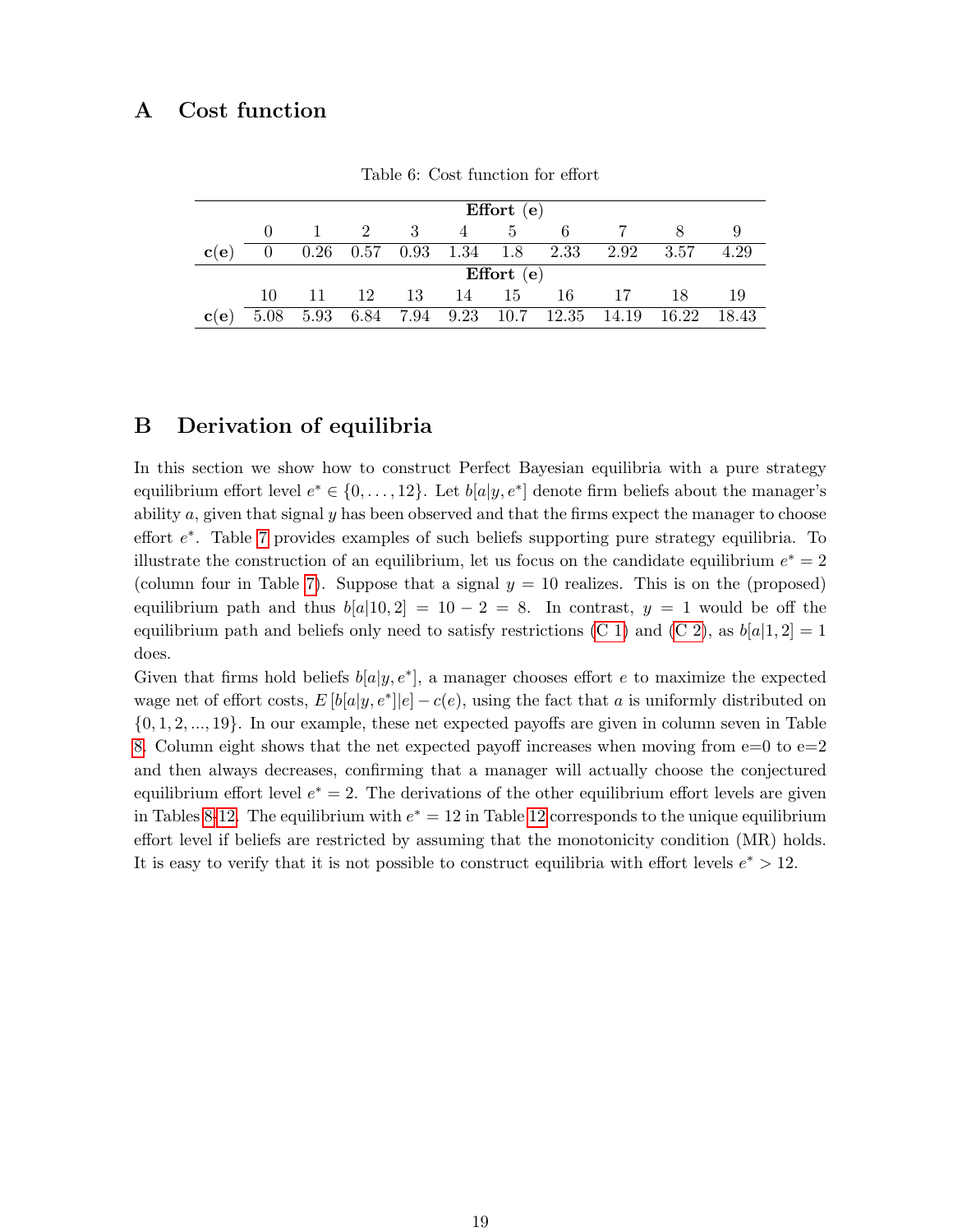|             | equilibrium effort level $(e^*)$ |                |                |                |                             |                                         |                             |                                  |                       |                |                           |                             |                                  |
|-------------|----------------------------------|----------------|----------------|----------------|-----------------------------|-----------------------------------------|-----------------------------|----------------------------------|-----------------------|----------------|---------------------------|-----------------------------|----------------------------------|
| $y = a + e$ | $\overline{0}$                   | $\overline{1}$ | $\overline{2}$ | $\overline{3}$ | $\overline{\mathbf{4}}$     | $\overline{5}$                          | $\overline{6}$              | $\overline{7}$                   | 8                     | $\overline{9}$ | $\overline{10}$           | $\overline{11}$             | $12^a$                           |
|             |                                  |                |                |                |                             | firm beliefs $b[a y, e^*]$ <sup>b</sup> |                             |                                  |                       |                |                           |                             |                                  |
| 0.0         | $\overline{0.0}$                 | 0.0            | 0.0            | 0.0            | $\overline{\theta. \theta}$ | $\overline{\theta. \theta}$             | $\overline{\theta. \theta}$ | $\overline{\theta \cdot \theta}$ | $\overline{\theta}$ . | 0.0            | 0.0                       | $\overline{\theta. \theta}$ | $\overline{\theta \cdot \theta}$ |
| $1.0\,$     | 1.0                              | 0.0            | $1.0\,$        | $1.0$          | $1.0\,$                     | $1.0\,$                                 | $1.0\,$                     | $1.0\,$                          | $1.0\,$               | $1.0\,$        | $1.0\,$                   | $1.0$                       | $\theta.\theta$                  |
| $2.0\,$     | 2.0                              | $1.0\,$        | 0.0            | $\it 2.0$      | $\it 2.0$                   | $\it 2.0$                               | $\it 2.0$                   | $\it 2.0$                        | $\it 2.0$             | $\it 2.0$      | $\it 2.0$                 | 2.0                         | $\theta.\theta$                  |
| $3.0\,$     | 3.0                              | $2.0\,$        | $1.0\,$        | 0.0            | $\it 3.0$                   | $\it 3.0$                               | 3.0                         | $\it 3.0$                        | $\it 3.0$             | $\it 3.0$      | $\it 3.0$                 | $\it 2.5$                   | 0.0                              |
| $4.0\,$     | 4.0                              | $3.0\,$        | $2.0\,$        | $1.0\,$        | $0.0\,$                     | 4.0                                     | 4.0                         | 4.0                              | 4.0                   | 4.0            | $\it 3.0$                 | 2.5                         | $\theta.\theta$                  |
| $5.0\,$     | 5.0                              | 4.0            | $3.0\,$        | $2.0\,$        | $1.0\,$                     | 0.0                                     | $5.0\,$                     | $5.0\,$                          | $5.0\,$               | 4.3            | $\it 3.5$                 | $\it 2.5$                   | $\theta.\theta$                  |
| $6.0\,$     | 6.0                              | $5.0\,$        | 4.0            | 3.0            | 2.0                         | $1.0\,$                                 | 0.0                         | 6.0                              | 6.0                   | 4.8            | $\it 3.5$                 | 2.7                         | $\theta.\theta$                  |
| $7.0\,$     | $7.0\,$                          | 6.0            | $5.0\,$        | 4.0            | $3.0\,$                     | $2.0\,$                                 | 1.0                         | $0.0\,$                          | 6.5                   | $5.0\,$        | $\it 3.5$                 | $2.7\,$                     | $\theta.\theta$                  |
| $8.0\,$     | 8.0                              | $7.0\,$        | $6.0\,$        | $5.0\,$        | $4.0\,$                     | $3.0\,$                                 | $2.0\,$                     | $1.0\,$                          | 0.0                   | $5.2\,$        | $\it 3.8$                 | $2.7\,$                     | $\theta.\theta$                  |
| $\,9.0$     | 9.0                              | $8.0\,$        | $7.0\,$        | $6.0\,$        | $5.0\,$                     | $4.0\,$                                 | 3.0                         | $2.0\,$                          | $1.0\,$               | $0.0\,$        | $\mathcal{S}.\mathcal{S}$ | $2.7\,$                     | $\theta.\theta$                  |
| $10.0$      | 10.0                             | $9.0\,$        | 8.0            | $7.0\,$        | $6.0\,$                     | $5.0\,$                                 | 4.0                         | 3.0                              | $2.0\,$               | $1.0\,$        | 0.0                       | 2.7                         | $\theta.\theta$                  |
| $11.0\,$    | $11.0\,$                         | $10.0\,$       | 9.0            | $8.0\,$        | $7.0\,$                     | $6.0\,$                                 | $5.0\,$                     | 4.0                              | 3.0                   | $2.0\,$        | $1.0\,$                   | $0.0\,$                     | $\theta.\theta$                  |
| 12.0        | 12.0                             | $11.0\,$       | 10.0           | 9.0            | $8.0\,$                     | $7.0\,$                                 | 6.0                         | $5.0\,$                          | $4.0\,$               | 3.0            | $2.0\,$                   | $1.0\,$                     | $0.0\,$                          |
| $13.0\,$    | 13.0                             | 12.0           | 11.0           | 10.0           | $9.0\,$                     | 8.0                                     | $7.0\,$                     | $6.0\,$                          | $5.0\,$               | 4.0            | $3.0\,$                   | $2.0\,$                     | $1.0\,$                          |
| 14.0        | 14.0                             | 13.0           | 12.0           | 11.0           | 10.0                        | 9.0                                     | 8.0                         | $7.0\,$                          | $6.0\,$               | 5.0            | $4.0\,$                   | $3.0\,$                     | $2.0\,$                          |
| $15.0\,$    | 15.0                             | 14.0           | 13.0           | 12.0           | 11.0                        | 10.0                                    | 9.0                         | $8.0\,$                          | $7.0\,$               | 6.0            | $5.0\,$                   | $4.0\,$                     | $3.0\,$                          |
| 16.0        | 16.0                             | $15.0\,$       | 14.0           | $13.0\,$       | 12.0                        | 11.0                                    | $10.0\,$                    | $9.0\,$                          | $8.0\,$               | $7.0\,$        | $6.0\,$                   | $5.0\,$                     | $4.0\,$                          |
| 17.0        | 17.0                             | 16.0           | 15.0           | 14.0           | $13.0\,$                    | 12.0                                    | 11.0                        | 10.0                             | 9.0                   | 8.0            | $7.0\,$                   | $6.0\,$                     | $5.0\,$                          |
| 18.0        | 18.0                             | 17.0           | 16.0           | 15.0           | 14.0                        | $13.0\,$                                | $12.0\,$                    | 11.0                             | 10.0                  | $9.0\,$        | $8.0\,$                   | $7.0\,$                     | $6.0\,$                          |
| 19.0        | 19.0                             | 18.0           | 17.0           | 16.0           | 15.0                        | 14.0                                    | 13.0                        | 12.0                             | 11.0                  | 10.0           | $9.0\,$                   | 8.0                         | $7.0\,$                          |
| $20.0\,$    | 4.8                              | $19.0\,$       | 18.0           | $17.0\,$       | $16.0\,$                    | 15.0                                    | $14.0\,$                    | $13.0\,$                         | 12.0                  | $11.0\,$       | 10.0                      | 9.0                         | $\!\!\!\!\!8.0$                  |
| $21.0\,$    | 6.7                              | $5.7\,$        | 19.0           | $18.0\,$       | 17.0                        | 16.0                                    | $15.0\,$                    | 14.0                             | $13.0\,$              | $12.0\,$       | 11.0                      | 10.0                        | $9.0\,$                          |
| 22.0        | $8.7\,$                          | $7.7\,$        | 6.7            | 19.0           | 18.0                        | 17.0                                    | $16.0\,$                    | $15.0\,$                         | 14.0                  | 13.0           | 12.0                      | 11.0                        | $10.0\,$                         |
| 23.0        | $10.6\,$                         | 9.6            | 8.6            | $7.6\,$        | 19.0                        | 18.0                                    | $17.0\,$                    | 16.0                             | 15.0                  | 14.0           | 13.0                      | 12.0                        | $11.0\,$                         |
| $24.0\,$    | 12.6                             | 11.6           | $10.6\,$       | $9.6\,$        | 8.6                         | 19.0                                    | $18.0\,$                    | $17.0\,$                         | 16.0                  | $15.0\,$       | 14.0                      | 13.0                        | $12.0\,$                         |
| $25.0\,$    | 14.9                             | $13.9\,$       | 12.8           | $11.9\,$       | 10.9                        | $9.9\,$                                 | 19.0                        | 18.0                             | 17.0                  | 16.0           | 15.0                      | 14.0                        | $13.0\,$                         |
| $26.0\,$    | 17.1                             | 16.1           | 15.0           | 14.1           | 13.1                        | 12.1                                    | 11.1                        | 19.0                             | 18.0                  | 17.0           | 16.0                      | $15.0\,$                    | 14.0                             |
| $27.0\,$    | 19.0                             | $19.0\,$       | 17.2           | 16.2           | 15.2                        | 14.2                                    | 13.2                        | 12.2                             | 19.0                  | $18.0\,$       | 17.0                      | $16.0\,$                    | $15.0\,$                         |
| $28.0\,$    | 19.0                             | $19.0\,$       | $19.0\,$       | 18.5           | 17.5                        | 16.5                                    | $15.5\,$                    | 14.5                             | 13.5                  | 19.0           | 18.0                      | 17.0                        | $16.0\,$                         |
| $29.0\,$    | 19.0                             | $19.0\,$       | $19.0\,$       | $19.0\,$       | $19.0\,$                    | $18.9\,$                                | $17.5\,$                    | $16.9\,$                         | 15.9                  | 14.9           | 19.0                      | $18.0\,$                    | $17.0\,$                         |
| $30.0\,$    | 19.0                             | $19.0\,$       | 19.0           | 19.0           | 19.0                        | $19.0\,$                                | 19.0                        | $19.0\,$                         | $18.0\,$              | $17.0\,$       | 16.0                      | 19.0                        | $18.0\,$                         |
| $31.0\,$    | 19.0                             | $19.0\,$       | $19.0\,$       | $19.0\,$       | $19.0\,$                    | $19.0$                                  | $19.0\,$                    | $19.0\,$                         | $19.0\,$              | $19.0\,$       | 18.1                      | 17.1                        | $19.0\,$                         |
| $32.0\,$    | 19.0                             | $19.0\,$       | 19.0           | $19.0\,$       | $19.0\,$                    | 19.0                                    | $19.0\,$                    | 19.0                             | 19.0                  | 19.0           | 19.0                      | 19.0                        | $19.0\,$                         |
| $33.0\,$    | 19.0                             | $19.0\,$       | $19.0\,$       | $19.0\,$       | $19.0\,$                    | $19.0\,$                                | $19.0\,$                    | $19.0\,$                         | $19.0\,$              | $19.0\,$       | $19.0\,$                  | $19.0$                      | $19.0\,$                         |
| $34.0\,$    | $19.0\,$                         | $19.0\,$       | $19.0\,$       | $19.0\,$       | $19.0\,$                    | $19.0\,$                                | $19.0\,$                    | $19.0\,$                         | $19.0\,$              | $19.0\,$       | $19.0\,$                  | $19.0\,$                    | $19.0\,$                         |
| $35.0\,$    | 19.0                             | $19.0\,$       | $19.0\,$       | $19.0$         | $19.0\,$                    | $19.0\,$                                | $19.0\,$                    | $19.0\,$                         | $19.0\,$              | $19.0\,$       | $19.0\,$                  | $19.0\,$                    | $19.0\,$                         |
| $36.0\,$    | $19.0$                           | $19.0\,$       | $19.0\,$       | $19.0\,$       | $19.0\,$                    | $19.0$                                  | $19.0\,$                    | $19.0\,$                         | $19.0\,$              | $19.0\,$       | $19.0\,$                  | $19.0\,$                    | $19.0\,$                         |
| $37.0\,$    | 19.0                             | $19.0\,$       | 19.0           | $19.0\,$       | $19.0\,$                    | 19.0                                    | $19.0\,$                    | $19.0\,$                         | $19.0\,$              | $19.0\,$       | 19.0                      | $19.0\,$                    | 19.0                             |
| 38.0        | 19.0                             | $19.0\,$       | $19.0\,$       | $19.0\,$       | $19.0\,$                    | $19.0\,$                                | $19.0\,$                    | $19.0\,$                         | $19.0\,$              | $19.0\,$       | $19.0\,$                  | $19.0\,$                    | $19.0\,$                         |

<span id="page-19-0"></span>Table 7: Firm beliefs supporting pure strategy equilibria

 ${}^a$ These beliefs satisfy the monotonicity restriction (MR).

 $b$ Beliefs off the equilibrium path are written in italics.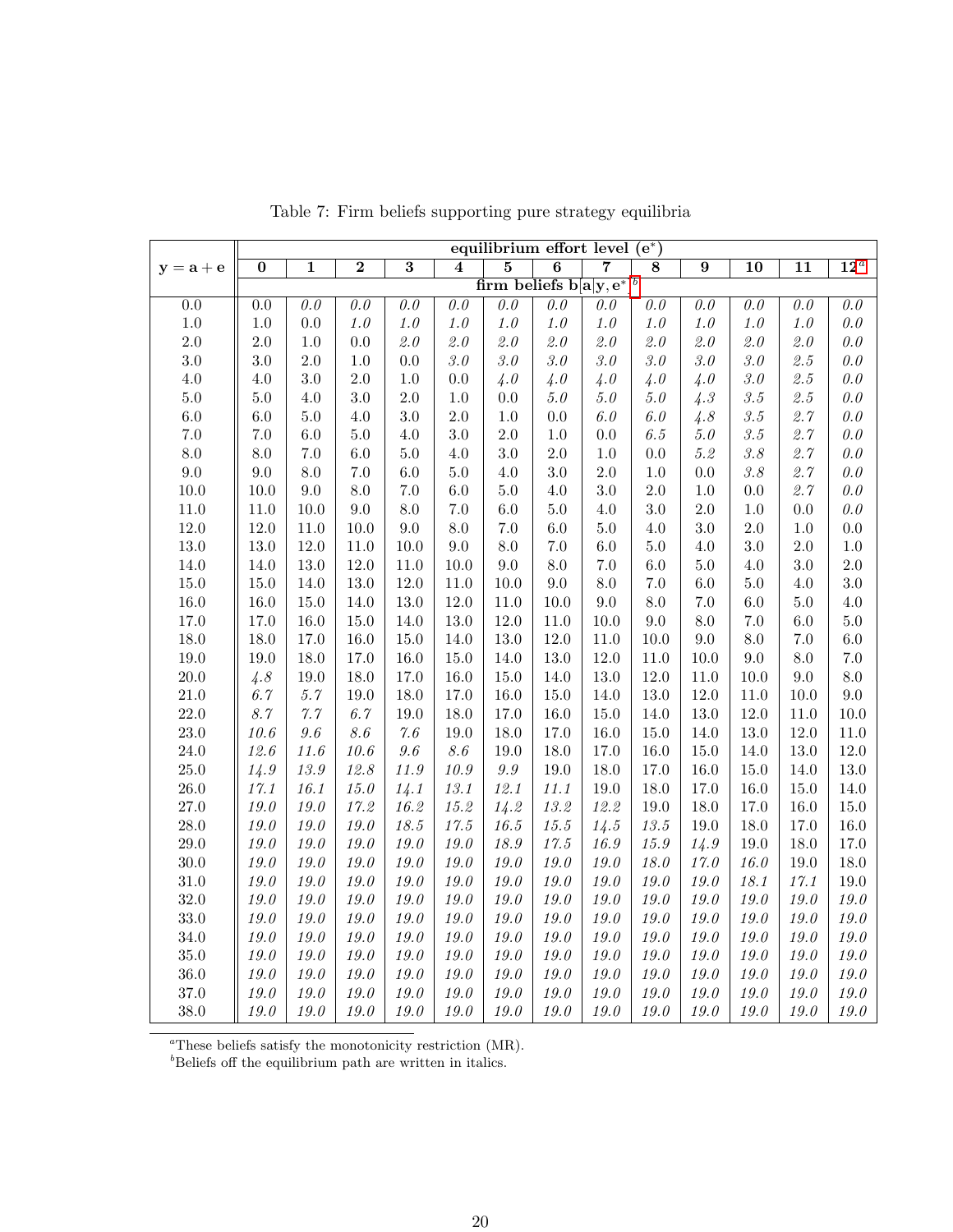|                |                          | equilibrium effort level $(e^*)$                                                                                |         |                                                                                                                    |         |                                                                                                                 |         |
|----------------|--------------------------|-----------------------------------------------------------------------------------------------------------------|---------|--------------------------------------------------------------------------------------------------------------------|---------|-----------------------------------------------------------------------------------------------------------------|---------|
| e              | $\mathbf{c}(\mathbf{e})$ | $\overline{0}$                                                                                                  |         |                                                                                                                    |         | $\bf{2}$                                                                                                        |         |
|                |                          | $\mathbf{E}\left[\mathbf{b}[\mathbf{a} \mathbf{y},\mathbf{e}^*] \mathbf{e}\right]$<br>$-\mathbf{c}(\mathbf{e})$ | Diff.   | $\boxed{\textbf{E}\left[\textbf{b}[\textbf{a} \textbf{y},\textbf{e}^*] \textbf{e}]-\textbf{c}(\textbf{e})\right]}$ | Diff.   | $\mathbf{E}\left[\mathbf{b}[\mathbf{a} \mathbf{y},\mathbf{e}^*] \mathbf{e}\right]$<br>$-\mathbf{c}(\mathbf{e})$ | Diff.   |
| $\overline{0}$ | 0.00                     | 10.00                                                                                                           |         | 9.00                                                                                                               |         | 8.11                                                                                                            |         |
| 1              | 0.26                     | 9.99                                                                                                            | $-0.01$ | 9.74                                                                                                               | 0.74    | 8.79                                                                                                            | 0.69    |
| $\overline{2}$ | 0.57                     | 9.98                                                                                                            | $-0.01$ | 9.73                                                                                                               | $-0.01$ | 9.43                                                                                                            | 0.64    |
| 3              | 0.93                     | $\boldsymbol{9.98}$                                                                                             | $-0.01$ | 9.72                                                                                                               | $-0.01$ | 9.42                                                                                                            | $-0.01$ |
| 4              | 1.34                     | 9.97                                                                                                            | $-0.01$ | 9.71                                                                                                               | $-0.01$ | 9.41                                                                                                            | $-0.01$ |
| 5              | 1.80                     | 9.96                                                                                                            | $-0.01$ | 9.71                                                                                                               | $-0.01$ | 9.41                                                                                                            | $-0.01$ |
| 6              | 2.33                     | 9.95                                                                                                            | $-0.01$ | 9.70                                                                                                               | $-0.01$ | 9.39                                                                                                            | $-0.01$ |
| 7              | 2.92                     | $\boldsymbol{9.94}$                                                                                             | $-0.01$ | 9.69                                                                                                               | $-0.01$ | 9.38                                                                                                            | $-0.01$ |
| 8              | 3.57                     | 9.92                                                                                                            | $-0.02$ | 9.72                                                                                                               | 0.03    | 9.37                                                                                                            | $-0.01$ |
| 9              | 4.29                     | 9.78                                                                                                            | $-0.14$ | 9.64                                                                                                               | $-0.09$ | $\ \, 9.34$                                                                                                     | $-0.04$ |
| 10             | 5.08                     | 9.52                                                                                                            | $-0.26$ | $9.43\,$                                                                                                           | $-0.21$ | 9.18                                                                                                            | $-0.16$ |
| 11             | $5.93\,$                 | 9.14                                                                                                            | $-0.38$ | 9.10                                                                                                               | $-0.32$ | $8.91\,$                                                                                                        | $-0.27$ |
| 12             | 6.84                     | $8.65\,$                                                                                                        | $-0.49$ | 8.67                                                                                                               | $-0.44$ | $8.52\,$                                                                                                        | $-0.38$ |
| 13             | 7.94                     | 7.92                                                                                                            | $-0.73$ | 7.99                                                                                                               | $-0.68$ | 7.90                                                                                                            | $-0.63$ |
| 14             | 9.23                     | 6.95                                                                                                            | $-0.97$ | 7.06                                                                                                               | $-0.92$ | 7.03                                                                                                            | $-0.87$ |
| 15             | 10.70                    | $5.74\,$                                                                                                        | $-1.21$ | $5.91\,$                                                                                                           | $-1.15$ | 5.93                                                                                                            | $-1.10$ |
| 16             | 12.35                    | $4.30\,$                                                                                                        | $-1.44$ | 4.52                                                                                                               | $-1.39$ | 4.59                                                                                                            | $-1.33$ |
| 17             | 14.19                    | 2.62                                                                                                            | $-1.68$ | 2.89                                                                                                               | $-1.63$ | 3.02                                                                                                            | $-1.58$ |
| 18             | 16.22                    | 0.70                                                                                                            | $-1.92$ | $1.02\,$                                                                                                           | $-1.87$ | $1.20\,$                                                                                                        | $-1.82$ |
| 19             | 18.43                    | $-1.46$                                                                                                         | $-2.16$ | $-1.08$                                                                                                            | $-2.10$ | $-0.86$                                                                                                         | $-2.05$ |

<span id="page-20-0"></span>Table 8: Manager's effort decision for given equilibrium beliefs

Table 9: Manager's effort decision for given equilibrium beliefs

|          |                          | equilibrium effort level $(e^*)$                                                                             |         |                                                                                                                        |          |                                                                                                                  |          |
|----------|--------------------------|--------------------------------------------------------------------------------------------------------------|---------|------------------------------------------------------------------------------------------------------------------------|----------|------------------------------------------------------------------------------------------------------------------|----------|
| e        | $\mathbf{c}(\mathbf{e})$ | $\overline{\mathbf{3}}$                                                                                      |         | 4                                                                                                                      |          | $\overline{5}$                                                                                                   |          |
|          |                          | $\mathbf{E}\left[\mathbf{b}[\mathbf{a} \mathbf{y},\mathbf{e}^*] \mathbf{e}] - \mathbf{c}(\mathbf{e})\right]$ | Diff.   | $\mathbf{E}\left[\mathbf{b}[\mathbf{a} \mathbf{y},\mathbf{e}^*]\middle \mathbf{e}\right]$<br>$-\mathbf{c}(\mathbf{e})$ | Diff.    | $\mathbf{E}\left[\mathbf{b}[\mathbf{a} \mathbf{y},\mathbf{e}^*]\ \mathbf{e}\right]$<br>$-\mathbf{c}(\mathbf{e})$ | Diff.    |
| $\theta$ | $\overline{0.00}$        | 7.32                                                                                                         |         | 6.63                                                                                                                   |          | 6.05                                                                                                             |          |
| 1        | 0.26                     | $7.95\,$                                                                                                     | 0.63    | 7.21                                                                                                                   | $0.58\,$ | 6.58                                                                                                             | $0.53\,$ |
| 2        | 0.57                     | $8.54\,$                                                                                                     | 0.58    | 7.75                                                                                                                   | 0.53     | 7.06                                                                                                             | 0.48     |
| 3        | 0.93                     | 9.07                                                                                                         | 0.53    | 8.23                                                                                                                   | 0.48     | 7.49                                                                                                             | 0.43     |
| 4        | 1.34                     | 9.06                                                                                                         | $-0.01$ | 8.66                                                                                                                   | 0.43     | 7.87                                                                                                             | 0.38     |
| 5        | 1.80                     | 9.05                                                                                                         | $-0.01$ | 8.65                                                                                                                   | $-0.01$  | 8.2                                                                                                              | 0.33     |
| 6        | 2.33                     | 9.04                                                                                                         | $-0.01$ | 8.64                                                                                                                   | $-0.01$  | 8.19                                                                                                             | $-0.01$  |
| 7        | 2.92                     | 9.04                                                                                                         | $-0.01$ | 8.64                                                                                                                   | $-0.01$  | 8.19                                                                                                             | $-0.01$  |
| 8        | 3.57                     | 9.03                                                                                                         | $-0.01$ | 8.63                                                                                                                   | $-0.01$  | 8.18                                                                                                             | $-0.01$  |
| 9        | $4.29\,$                 | $\ \, 9.02$                                                                                                  | $-0.01$ | $8.62\,$                                                                                                               | $-0.01$  | 8.17                                                                                                             | $-0.01$  |
| $10\,$   | $5.08\,$                 | 8.91                                                                                                         | $-0.11$ | 8.57                                                                                                                   | $-0.05$  | 8.16                                                                                                             | $-0.01$  |
| 11       | $5.93\,$                 | 8.70                                                                                                         | $-0.22$ | 8.40                                                                                                                   | $-0.17$  | $8.05\,$                                                                                                         | $-0.11$  |
| 12       | 6.84                     | 8.37                                                                                                         | $-0.33$ | 8.12                                                                                                                   | $-0.28$  | 7.82                                                                                                             | $-0.23$  |
| 13       | 7.94                     | 7.79                                                                                                         | $-0.57$ | 7.60                                                                                                                   | $-0.52$  | $7.35\,$                                                                                                         | $-0.47$  |
| 14       | 9.23                     | 6.98                                                                                                         | $-0.82$ | 6.84                                                                                                                   | $-0.76$  | 6.64                                                                                                             | $-0.71$  |
| 15       | 10.70                    | $5.93\,$                                                                                                     | $-1.05$ | 5.84                                                                                                                   | $-1.00$  | 5.70                                                                                                             | $-0.94$  |
| $16\,$   | 12.35                    | 4.64                                                                                                         | $-1.28$ | 4.61                                                                                                                   | $-1.23$  | 4.52                                                                                                             | $-1.18$  |
| 17       | 14.19                    | 3.12                                                                                                         | $-1.52$ | 3.14                                                                                                                   | $-1.47$  | 3.10                                                                                                             | $-1.42$  |
| 18       | 16.22                    | $1.35\,$                                                                                                     | $-1.77$ | 1.43                                                                                                                   | $-1.71$  | 1.44                                                                                                             | $-1.66$  |
| $19\,$   | 18.43                    | $-0.65$                                                                                                      | $-2.00$ | $-0.52$                                                                                                                | $-1.95$  | $-0.45$                                                                                                          | $-1.89$  |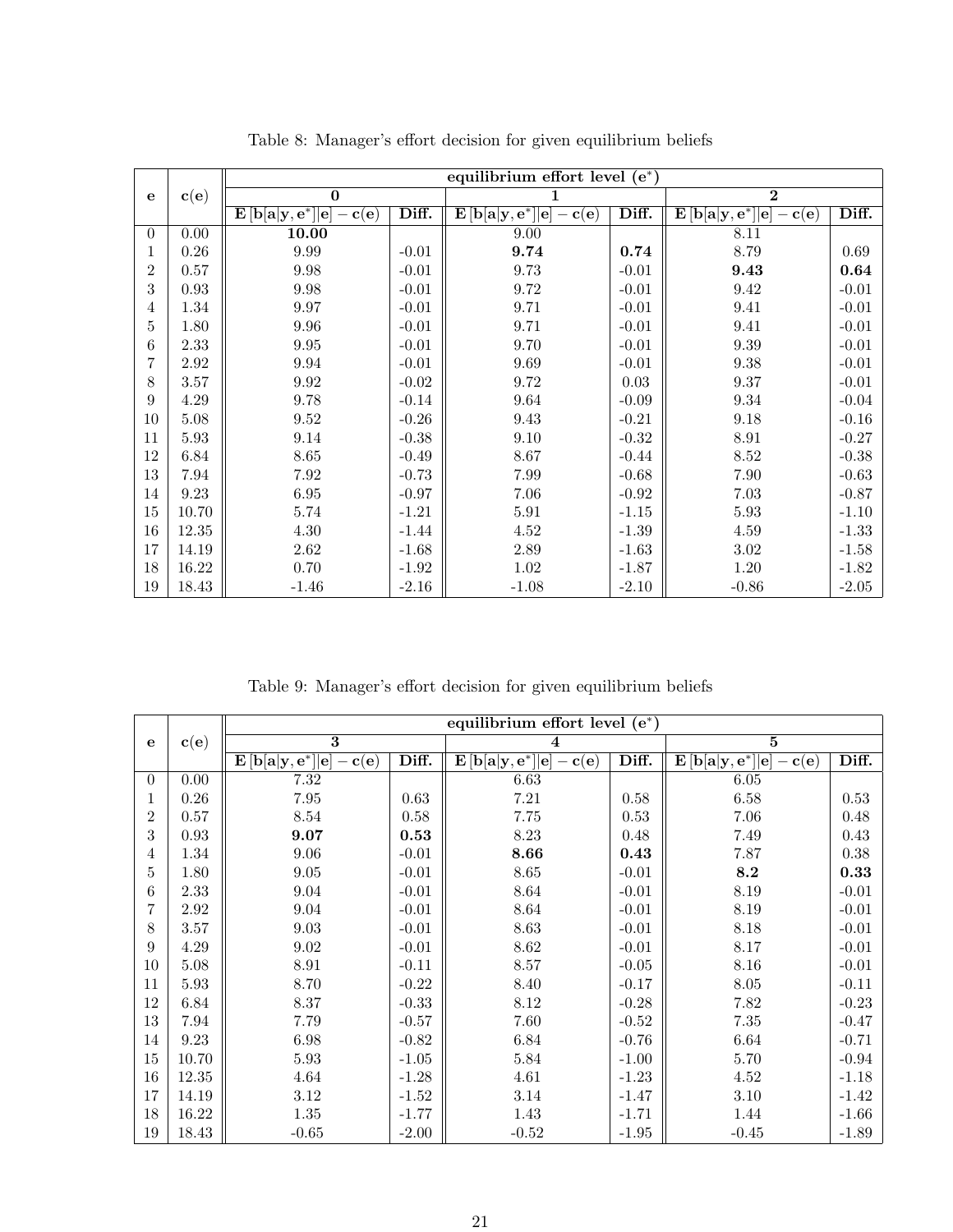|                |                          | equilibrium effort level (e*)                                                                                   |          |                                                                                                              |          |                                                                                                                 |                     |  |
|----------------|--------------------------|-----------------------------------------------------------------------------------------------------------------|----------|--------------------------------------------------------------------------------------------------------------|----------|-----------------------------------------------------------------------------------------------------------------|---------------------|--|
| e              | $\mathbf{c}(\mathbf{e})$ | $\overline{6}$                                                                                                  |          |                                                                                                              |          | $\overline{8}$                                                                                                  |                     |  |
|                |                          | $\mathbf{E}\left[\mathbf{b}[\mathbf{a} \mathbf{y},\mathbf{e}^*] \mathbf{e}\right]$<br>$-\mathbf{c}(\mathbf{e})$ | Diff.    | $\mathbf{E}\left[\mathbf{b}[\mathbf{a} \mathbf{y},\mathbf{e}^*] \mathbf{e}] - \mathbf{c}(\mathbf{e})\right]$ | Diff.    | $\mathbf{E}\left[\mathbf{b}[\mathbf{a} \mathbf{y},\mathbf{e}^*] \mathbf{e}\right]$<br>$-\mathbf{c}(\mathbf{e})$ | Diff.               |  |
| $\theta$       | 0.00                     | 5.58                                                                                                            |          | $5.21\,$                                                                                                     |          | 4.92                                                                                                            |                     |  |
| 1              | 0.26                     | 6.06                                                                                                            | 0.48     | 5.63                                                                                                         | 0.42     | 5.29                                                                                                            | 0.37                |  |
| 2              | 0.57                     | 6.48                                                                                                            | 0.43     | 6.01                                                                                                         | 0.37     | 5.61                                                                                                            | $0.32\,$            |  |
| 3              | 0.93                     | 6.86                                                                                                            | 0.38     | 6.33                                                                                                         | $0.32\,$ | 5.89                                                                                                            | 0.27                |  |
| 4              | 1.34                     | $7.19\,$                                                                                                        | 0.33     | 6.61                                                                                                         | 0.27     | 6.11                                                                                                            | 0.22                |  |
| 5              | 1.80                     | 7.46                                                                                                            | $0.28\,$ | 6.83                                                                                                         | 0.22     | 6.28                                                                                                            | 0.17                |  |
| 6              | 2.33                     | 7.67                                                                                                            | 0.21     | 6.99                                                                                                         | 0.15     | 6.38                                                                                                            | 0.10                |  |
| $\overline{7}$ | 2.92                     | 7.66                                                                                                            | $-0.01$  | 7.08                                                                                                         | 0.09     | 6.42                                                                                                            | 0.04                |  |
| 8              | 3.57                     | 7.66                                                                                                            | $-0.01$  | 7.07                                                                                                         | $-0.01$  | 6.43                                                                                                            | $\boldsymbol{0.01}$ |  |
| 9              | 4.29                     | 7.65                                                                                                            | $-0.01$  | 7.06                                                                                                         | $-0.01$  | 6.42                                                                                                            | $-0.01$             |  |
| 10             | 5.08                     | 7.62                                                                                                            | $-0.03$  | 7.06                                                                                                         | $-0.01$  | 6.41                                                                                                            | $-0.01$             |  |
| 11             | 5.93                     | 7.56                                                                                                            | $-0.06$  | $7.05\,$                                                                                                     | $-0.01$  | 6.41                                                                                                            | $-0.01$             |  |
| $12\,$         | 6.84                     | $7.39\,$                                                                                                        | $-0.17$  | 6.93                                                                                                         | $-0.12$  | 6.34                                                                                                            | $-0.07$             |  |
| 13             | 7.94                     | 6.97                                                                                                            | $-0.42$  | 6.57                                                                                                         | $-0.36$  | $6.03\,$                                                                                                        | $-0.31$             |  |
| 14             | $\ \, 9.23$              | 6.31                                                                                                            | $-0.66$  | 5.96                                                                                                         | $-0.61$  | 5.48                                                                                                            | $-0.55$             |  |
| 15             | 10.70                    | $5.42\,$                                                                                                        | $-0.89$  | $5.12\,$                                                                                                     | $-0.84$  | 4.69                                                                                                            | $-0.79$             |  |
| $16\,$         | 12.35                    | 4.30                                                                                                            | $-1.12$  | 4.05                                                                                                         | $-1.07$  | 3.67                                                                                                            | $-1.02$             |  |
| 17             | 14.19                    | 2.93                                                                                                            | $-1.37$  | 2.74                                                                                                         | $-1.31$  | 2.41                                                                                                            | $-1.26$             |  |
| 18             | 16.22                    | 1.32                                                                                                            | $-1.61$  | 1.18                                                                                                         | $-1.56$  | 0.91                                                                                                            | $-1.50$             |  |
| $19\,$         | 18.43                    | $-0.52$                                                                                                         | $-1.84$  | $-0.61$                                                                                                      | $-1.79$  | $-0.83$                                                                                                         | $-1.74$             |  |

Table 10: Manager's effort decision for given equilibrium beliefs

Table 11: Manager's effort decision for given equilibrium beliefs

|          |                          | equilibrium effort level $(e^*)$                                                                                |          |                                                                                                                  |          |                                                                                                             |            |
|----------|--------------------------|-----------------------------------------------------------------------------------------------------------------|----------|------------------------------------------------------------------------------------------------------------------|----------|-------------------------------------------------------------------------------------------------------------|------------|
| e        | $\mathbf{c}(\mathbf{e})$ | $\overline{9}$                                                                                                  |          | 10                                                                                                               |          | $\overline{11}$                                                                                             |            |
|          |                          | $\mathbf{E}\left[\mathbf{b}[\mathbf{a} \mathbf{y},\mathbf{e}^*] \mathbf{e}\right]$<br>$-\mathbf{c}(\mathbf{e})$ | Diff.    | $\mathbf{E}\left[\mathbf{b}[\mathbf{a} \mathbf{y},\mathbf{e}^*]\ \mathbf{e}\right]$<br>$-\mathbf{c}(\mathbf{e})$ | Diff.    | $\mathbf{E}\left[\mathbf{b}[\mathbf{a} \mathbf{y},\mathbf{e}^*]\right]$<br> e <br>$-\mathbf{c}(\mathbf{e})$ | Diff.      |
| $\Omega$ | $\overline{0.00}$        | 4.44                                                                                                            |          | 3.79                                                                                                             |          | 3.16                                                                                                        |            |
| 1        | 0.26                     | 4.76                                                                                                            | $0.32\,$ | 4.06                                                                                                             | 0.27     | 3.37                                                                                                        | $\rm 0.21$ |
| 2        | 0.57                     | 5.02                                                                                                            | 0.27     | 4.28                                                                                                             | 0.22     | 3.54                                                                                                        | 0.16       |
| 3        | 0.93                     | $5.24\,$                                                                                                        | $0.22\,$ | 4.44                                                                                                             | 0.17     | $3.65\,$                                                                                                    | 0.11       |
| 4        | 1.34                     | $5.41\,$                                                                                                        | 0.17     | 4.56                                                                                                             | 0.12     | 3.74                                                                                                        | 0.09       |
| 5        | 1.80                     | 5.53                                                                                                            | $0.12\,$ | 4.68                                                                                                             | 0.12     | 3.83                                                                                                        | 0.09       |
| 6        | 2.33                     | 5.62                                                                                                            | 0.09     | 4.75                                                                                                             | 0.08     | $3.91\,$                                                                                                    | 0.08       |
| 7        | 2.92                     | 5.67                                                                                                            | 0.05     | 4.82                                                                                                             | 0.07     | 3.96                                                                                                        | 0.06       |
| 8        | $3.57\,$                 | 5.70                                                                                                            | $0.03\,$ | 4.88                                                                                                             | 0.06     | 4.01                                                                                                        | $0.05\,$   |
| 9        | 4.29                     | 5.71                                                                                                            | 0.01     | 4.91                                                                                                             | $0.03\,$ | $4.05\,$                                                                                                    | $\,0.03\,$ |
| 10       | 5.08                     | 5.70                                                                                                            | $-0.01$  | 4.92                                                                                                             | 0.01     | 4.06                                                                                                        | $\,0.02$   |
| 11       | 5.93                     | 5.70                                                                                                            | $-0.01$  | 4.91                                                                                                             | $-0.01$  | 4.07                                                                                                        | 0.01       |
| 12       | 6.84                     | 5.68                                                                                                            | $-0.02$  | 4.90                                                                                                             | $-0.01$  | 4.06                                                                                                        | $-0.01$    |
| 13       | 7.94                     | $5.42\,$                                                                                                        | $-0.26$  | 4.70                                                                                                             | $-0.21$  | $3.91\,$                                                                                                    | $-0.15$    |
| 14       | 9.23                     | $4.92\,$                                                                                                        | $-0.50$  | 4.25                                                                                                             | $-0.45$  | 3.51                                                                                                        | $-0.40$    |
| 15       | 10.70                    | 4.19                                                                                                            | $-0.73$  | $3.57\,$                                                                                                         | $-0.68$  | $2.88\,$                                                                                                    | $-0.63$    |
| 16       | 12.35                    | 3.22                                                                                                            | $-0.97$  | 2.66                                                                                                             | $-0.91$  | $2.02\,$                                                                                                    | $-0.86$    |
| 17       | 14.19                    | 2.02                                                                                                            | $-1.21$  | 1.50                                                                                                             | $-1.16$  | $\rm 0.92$                                                                                                  | $-1.10$    |
| 18       | 16.22                    | 0.56                                                                                                            | $-1.45$  | 0.10                                                                                                             | $-1.40$  | $-0.43$                                                                                                     | $-1.35$    |
| $19\,$   | 18.43                    | 1.12                                                                                                            | $-1.68$  | $-1.53$                                                                                                          | $-1.63$  | $-2.00$                                                                                                     | $-1.58$    |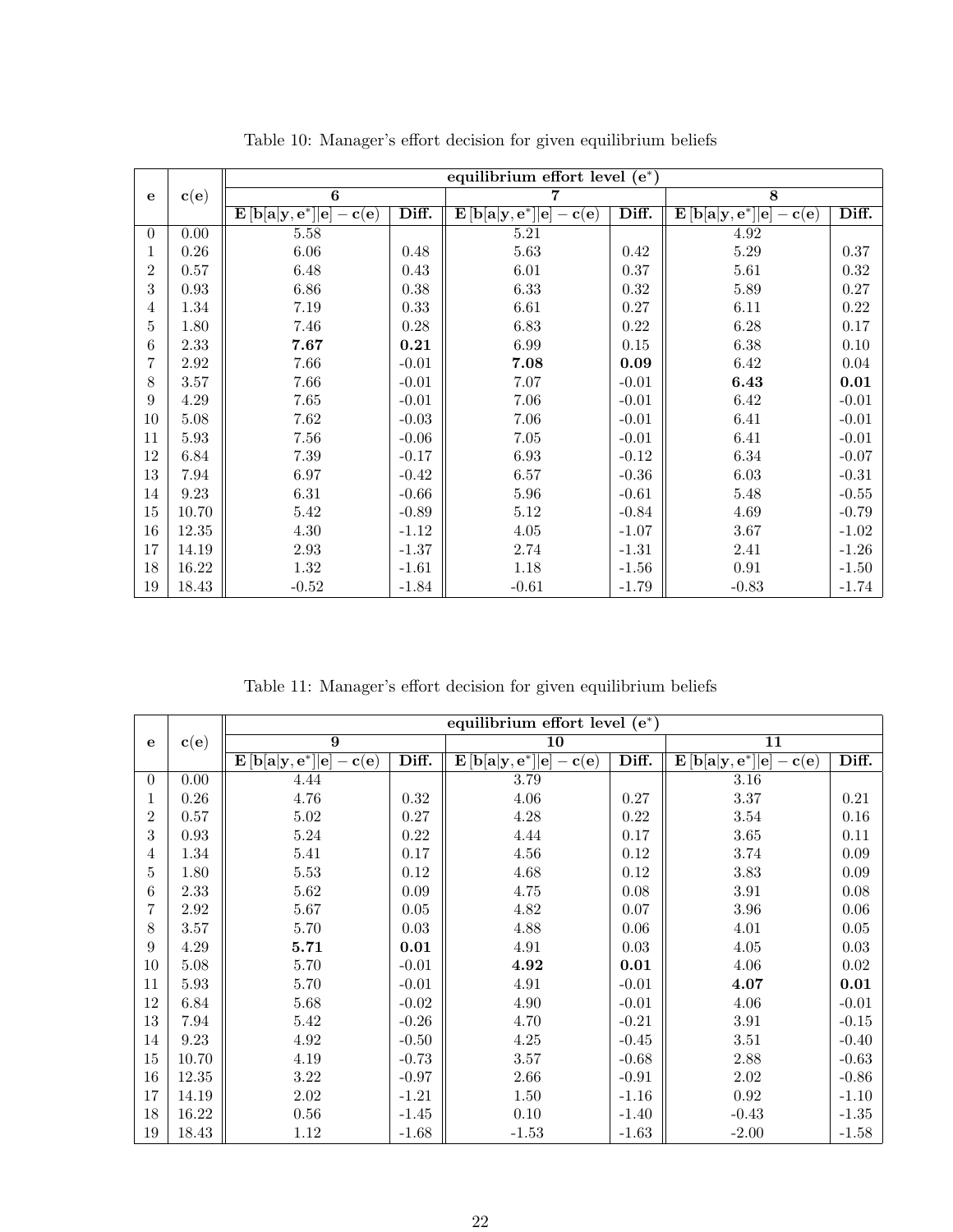<span id="page-22-1"></span>

|                  | equilibrium effort level $e^* = 12$ |                                                                                                |         |  |  |  |  |  |
|------------------|-------------------------------------|------------------------------------------------------------------------------------------------|---------|--|--|--|--|--|
| e                | $\mathbf{c}(\mathbf{e})$            | $\mathbf{E}\left[\mathbf{b}[\mathbf{a} \mathbf{y},\mathbf{e}^*]\right]-\mathbf{c}(\mathbf{e})$ | Diff    |  |  |  |  |  |
| 0                | 0.00                                | 1.47                                                                                           |         |  |  |  |  |  |
| $\mathbf 1$      | 0.26                                | 1.63                                                                                           | 0.16    |  |  |  |  |  |
| $\boldsymbol{2}$ | 0.57                                | 1.80                                                                                           | 0.16    |  |  |  |  |  |
| 3                | 0.93                                | 1.96                                                                                           | 0.17    |  |  |  |  |  |
| $\overline{4}$   | 1.34                                | 2.13                                                                                           | 0.17    |  |  |  |  |  |
| $\bf 5$          | 1.80                                | 2.31                                                                                           | 0.17    |  |  |  |  |  |
| 6                | 2.33                                | 2.46                                                                                           | 0.15    |  |  |  |  |  |
| 7                | 2.92                                | 2.61                                                                                           | 0.15    |  |  |  |  |  |
| 8                | 3.57                                | 2.75                                                                                           | 0.14    |  |  |  |  |  |
| 9                | 4.29                                | 2.87                                                                                           | 0.12    |  |  |  |  |  |
| 10               | 5.08                                | 2.97                                                                                           | 0.10    |  |  |  |  |  |
| 11               | 5.93                                | 3.07                                                                                           | 0.10    |  |  |  |  |  |
| 12               | 6.84                                | 3.16                                                                                           | 0.09    |  |  |  |  |  |
| 13               | 7.94                                | 3.06                                                                                           | $-0.10$ |  |  |  |  |  |
| 14               | 9.23                                | 2.72                                                                                           | $-0.34$ |  |  |  |  |  |
| 15               | 10.70                               | 2.14                                                                                           | $-0.58$ |  |  |  |  |  |
| 16               | 12.35                               | 1.33                                                                                           | $-0.81$ |  |  |  |  |  |
| 17               | 14.19                               | 0.28                                                                                           | $-1.05$ |  |  |  |  |  |
| 18               | 16.22                               | $-1.01$                                                                                        | $-1.29$ |  |  |  |  |  |
| 19               | 18.43                               | $-2.54$                                                                                        | $-1.53$ |  |  |  |  |  |

Table 12: Manager's effort decision with (MR) restriction on beliefs

## <span id="page-22-0"></span>C Instructions (translated from German)

Welcome to the experiment! In this experiment you can earn money. The amount of your earnings depends on your decisions and the decisions of the other participants. All decisions will be taken anonymously, i.e., nobody gets to know what decisions you have taken at any point. You will be paid at the end of the experiment. Payments are done one by one so that nobody gets to know the earnings of other participants. These instructions are the same for all participants. From now on, please refrain from talking to other participants and ask questions only to the experimenters directly.

#### Rounds and types of participants.

- The experiment lasts for twelve rounds.
- In the beginning of the experiment, you will be randomly assigned to one of two groups which consist of seven members each. You will belong to that group during the whole experiment. Neither during the experiment nor after will any participant get to know who else belonged to her group.
- In each group, there are two types of participants A-participants and B-participants. There are three A-participants and four B-participants in each of the groups. In the beginning of the experiment, your type will be determined randomly and communicated to you. During the experiment, the roles of the participants remain unchanged.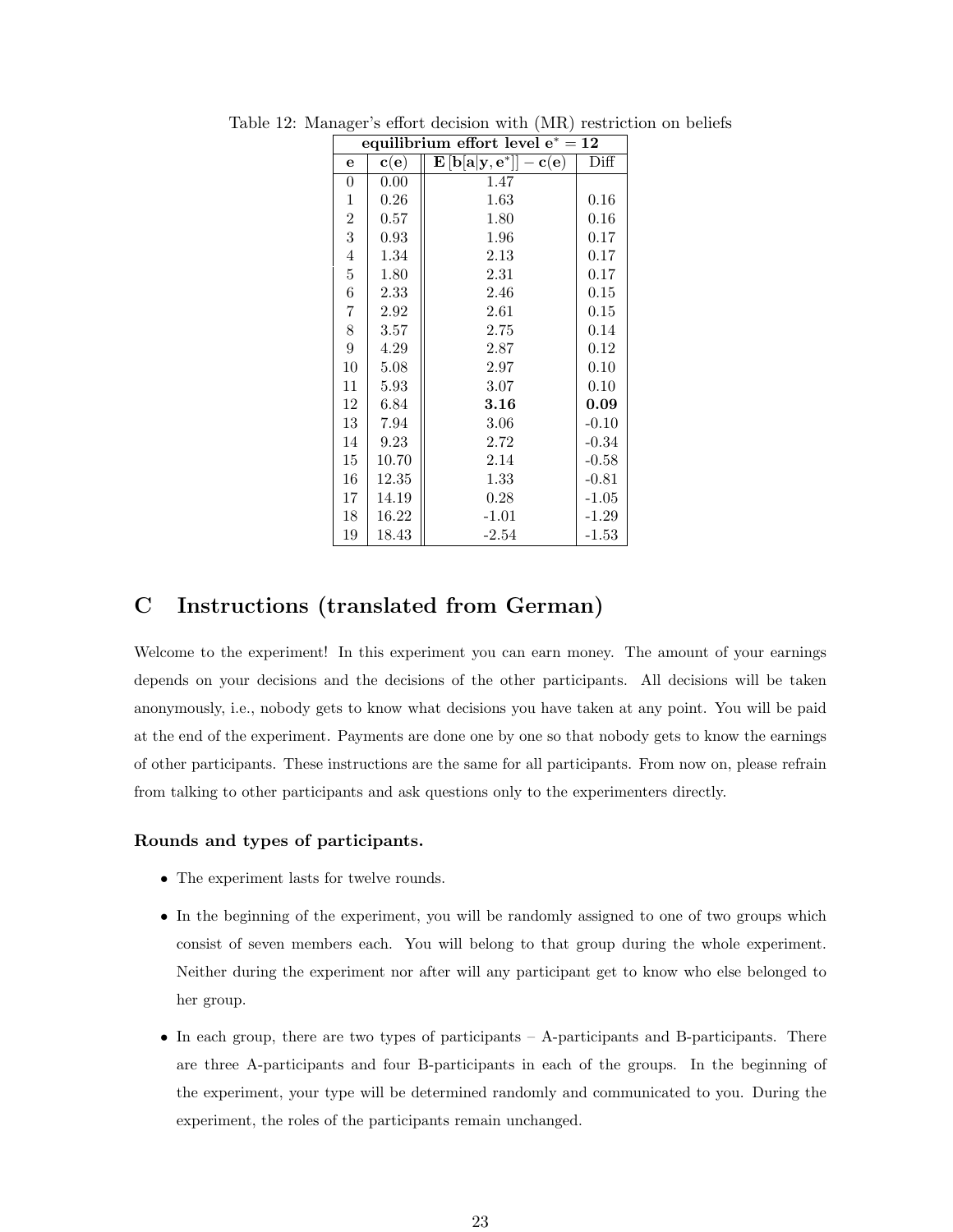The base value of A-participants. In the beginning of each round, each A-participant will be assigned a base value. This base value is drawn randomly from the numbers  $0, 1, 2, 3, \ldots$  to 19 where each number is equally likely to occur. This base value remains the same throughout a round and will not be communicated to any participant (not even the A-participant herself). [RA-treatment: This base value remains the same throughout a round and will not be communicated to A-participants.] Note that each A-participant receives a new base value at the beginning of each new round.

#### Sequence of events during a round.

- A-participants
	- A base value from 0 to 19 is assigned to each A-participant. This base value cannot be observed by any participant.
	- Each A-participant chooses a number  $0, 1, 2, 3, \ldots$  to 19. Each of these numbers is associated with a cost to the A-participant (see cost sheet).
	- The base value and the chosen number of the A-participant yield the so-called result for the A-participant. This result equals: base value  $+$  chosen number.
- B-participants
	- The results [RA-treatment: the results and the base values] of the three A-participants in a group are displayed to the B-participants in this group. Note that the order of appearance of results on the screen is changed randomly in every
		- round. It is therefore impossible to use the ranking of the results to infer the identity of an A-participant.
	- Each B-participant makes a transfer offer for each A-participant. This transfer offer has to lie between 0.00 and 38.00.
- A-participants
	- Each A-participant observes her chosen number, her result, and her transfer offers. Note that the order of appearance of transfer offers on the screen is changed randomly in every round. It is therefore impossible to use the ranking of the transfer offers to infer the identity of a B-participant.
	- Each A-participant accepts one (or no) transfer offer.
- The payoffs per round are calculated and displayed.

### Payoffs. The payoffs per round are calculated as follows.

- Payoff per round for A-participants.
	- $-$  If one transfer offer was accepted: payoff for this round  $=$  transfer offer  $-$  cost for chosen number.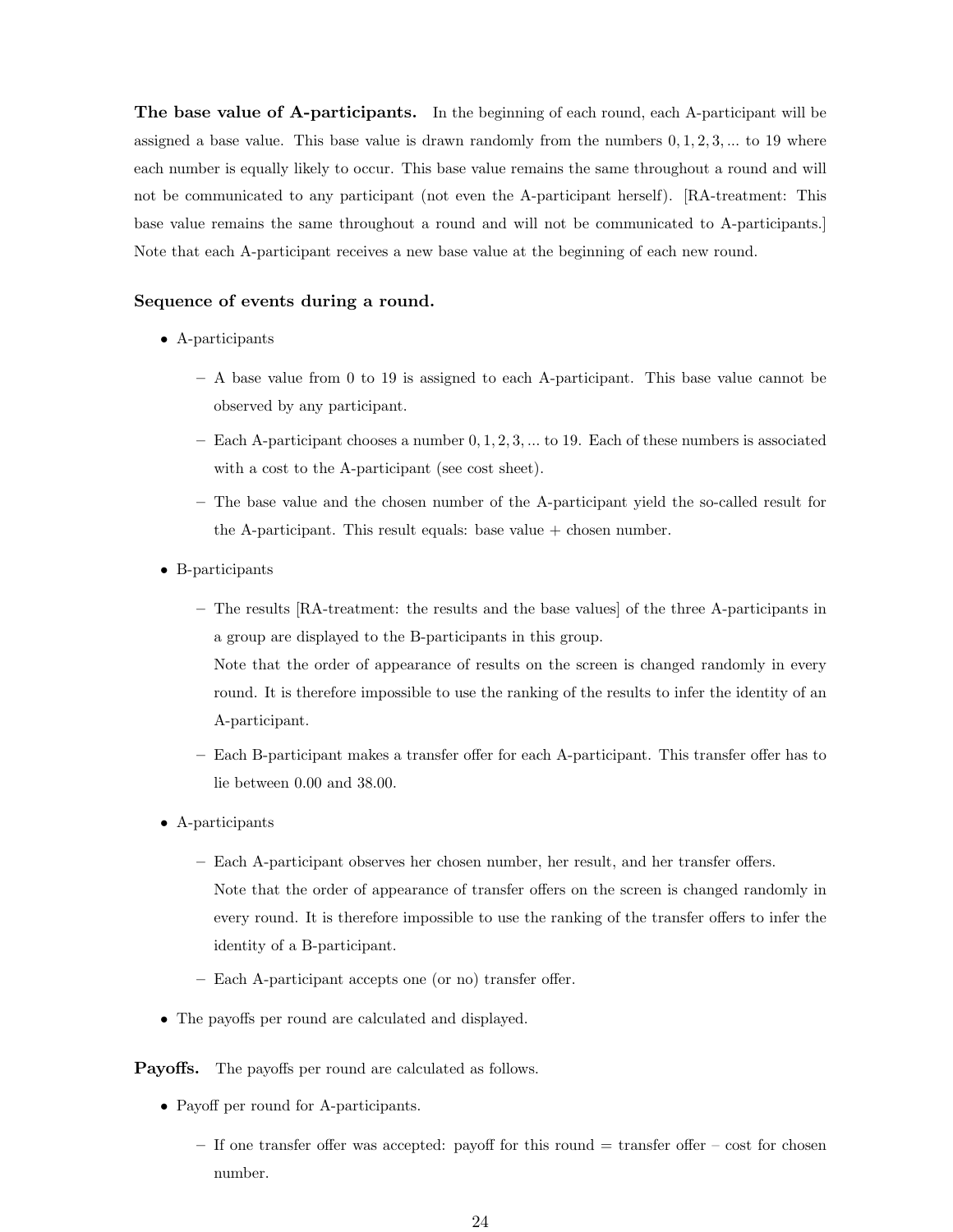- If no transfer offer was accepted: payoff for this round  $= 0 \cos t$  for chosen number.
- Payoff per round for B-participants.
	- $-$  If one transfer offer of the B-participant was accepted: payoff for this round  $=$  base value of the accepting A-participant – transfer offer to this A-participant
	- If several transfer offers of the B-participant were accepted: payoff for this round = sum of the base values of the accepting A-participants – sum of the transfer offers to these A-participants.
	- If no transfer offer of the B-participant was accepted, the payoff for this round is 0.

At the end of the experiment, the sum of the 12 round payoffs and an initial endowment will be exchanged into Euro (at a rate of 5 Euro-Cent per Taler) and paid out to you.

Please note: during the experiment, you will be asked to answer a few questions on the screen. Your answers to these questions will have no influence on your payments.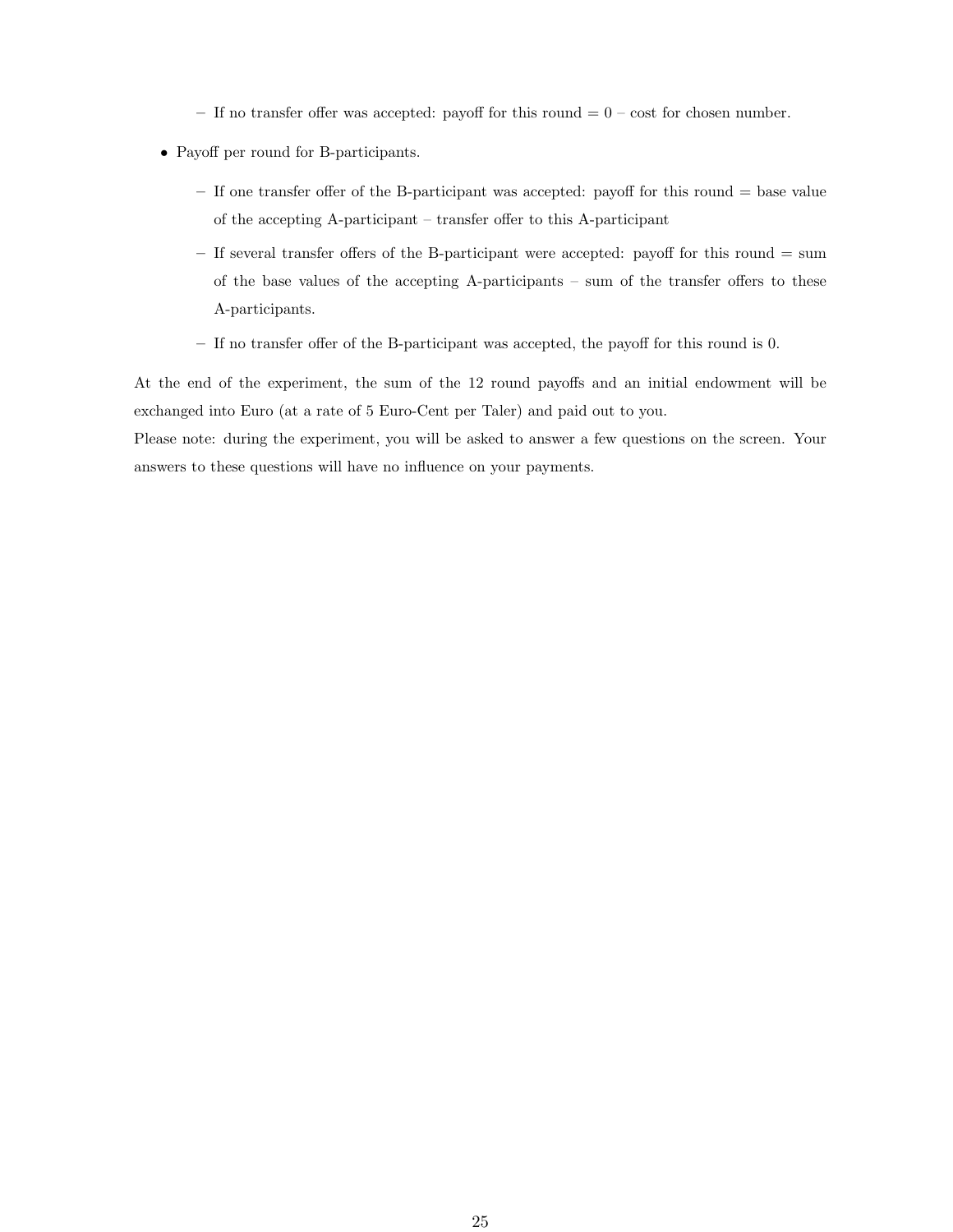<span id="page-25-0"></span>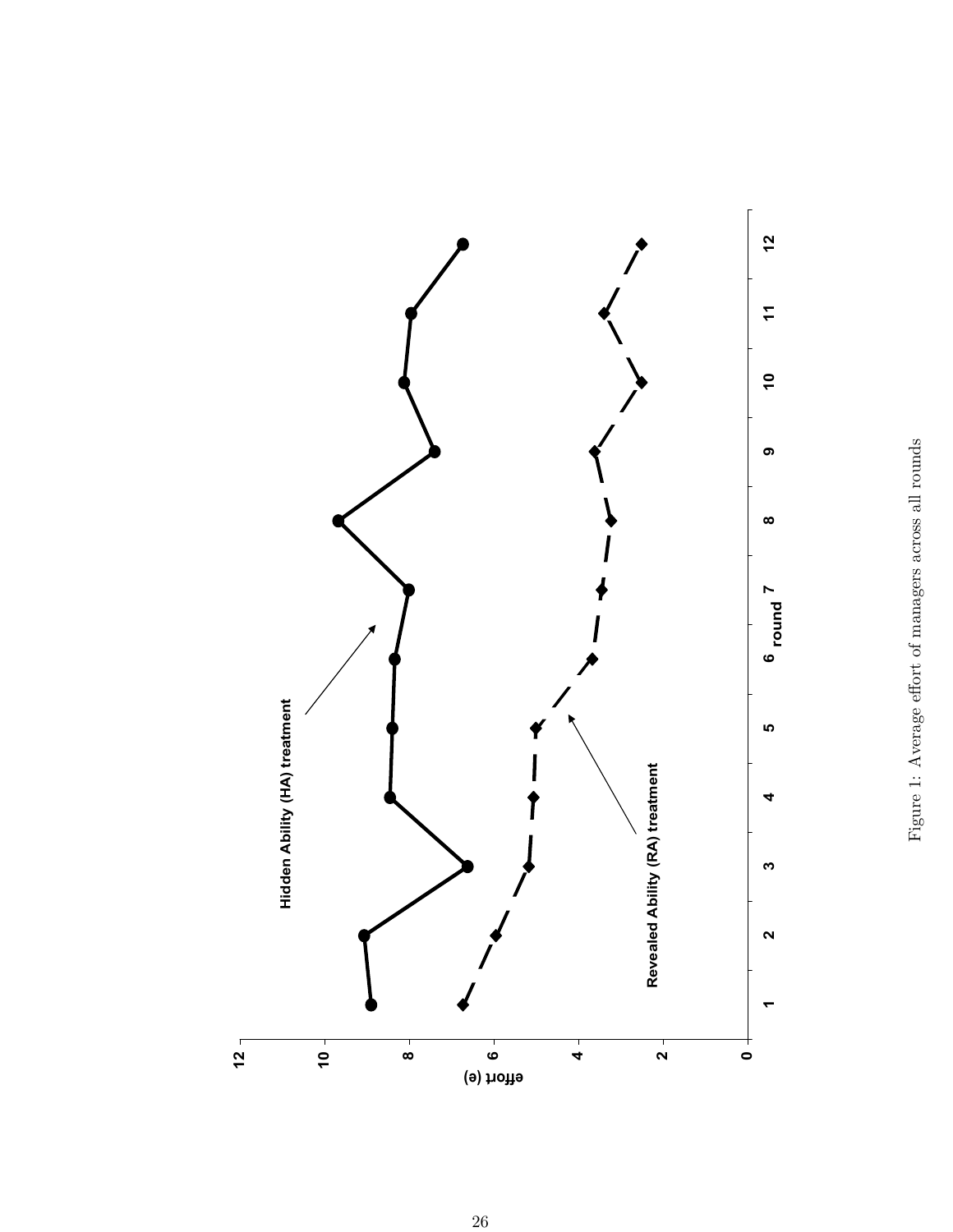<span id="page-26-0"></span>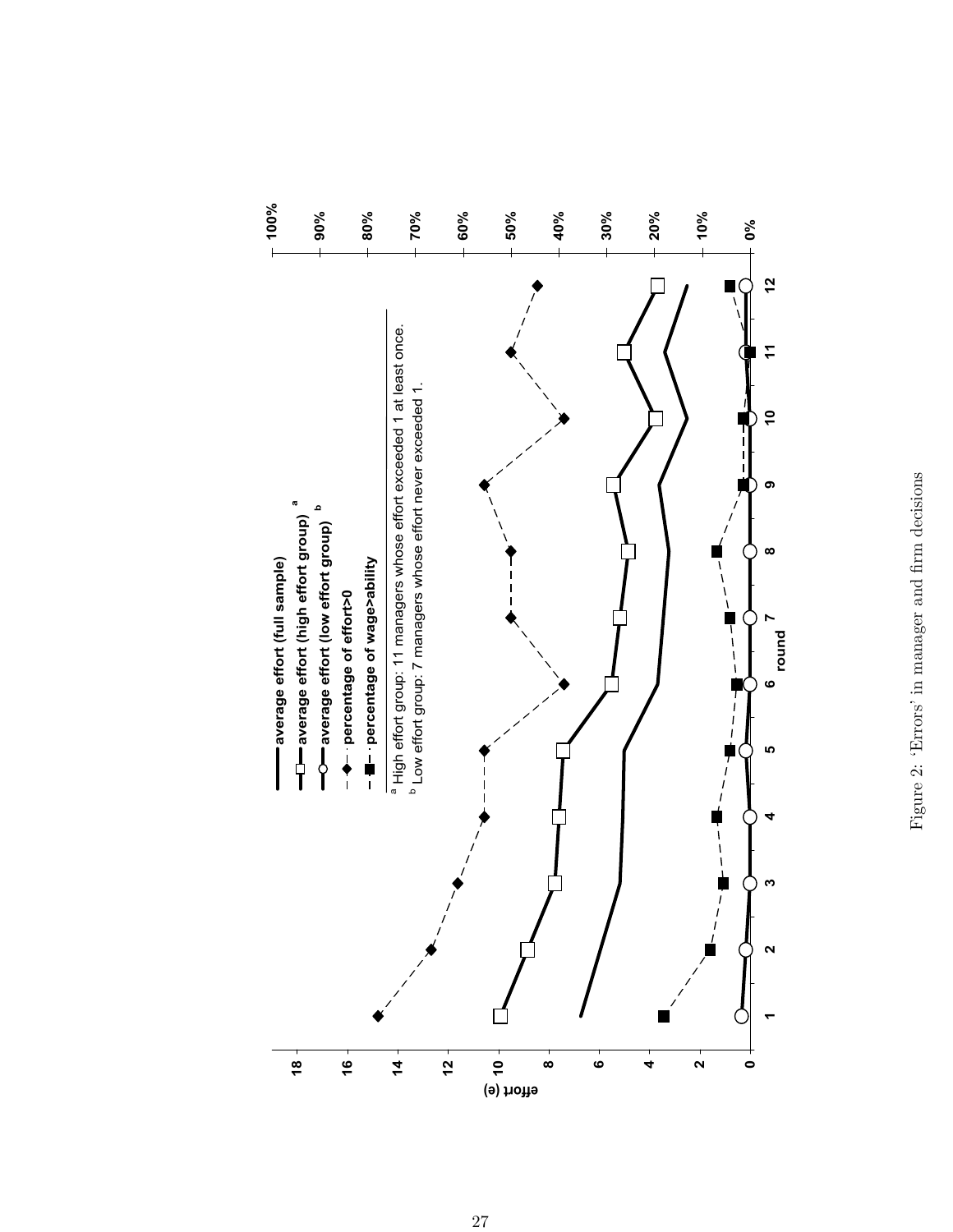<span id="page-27-0"></span>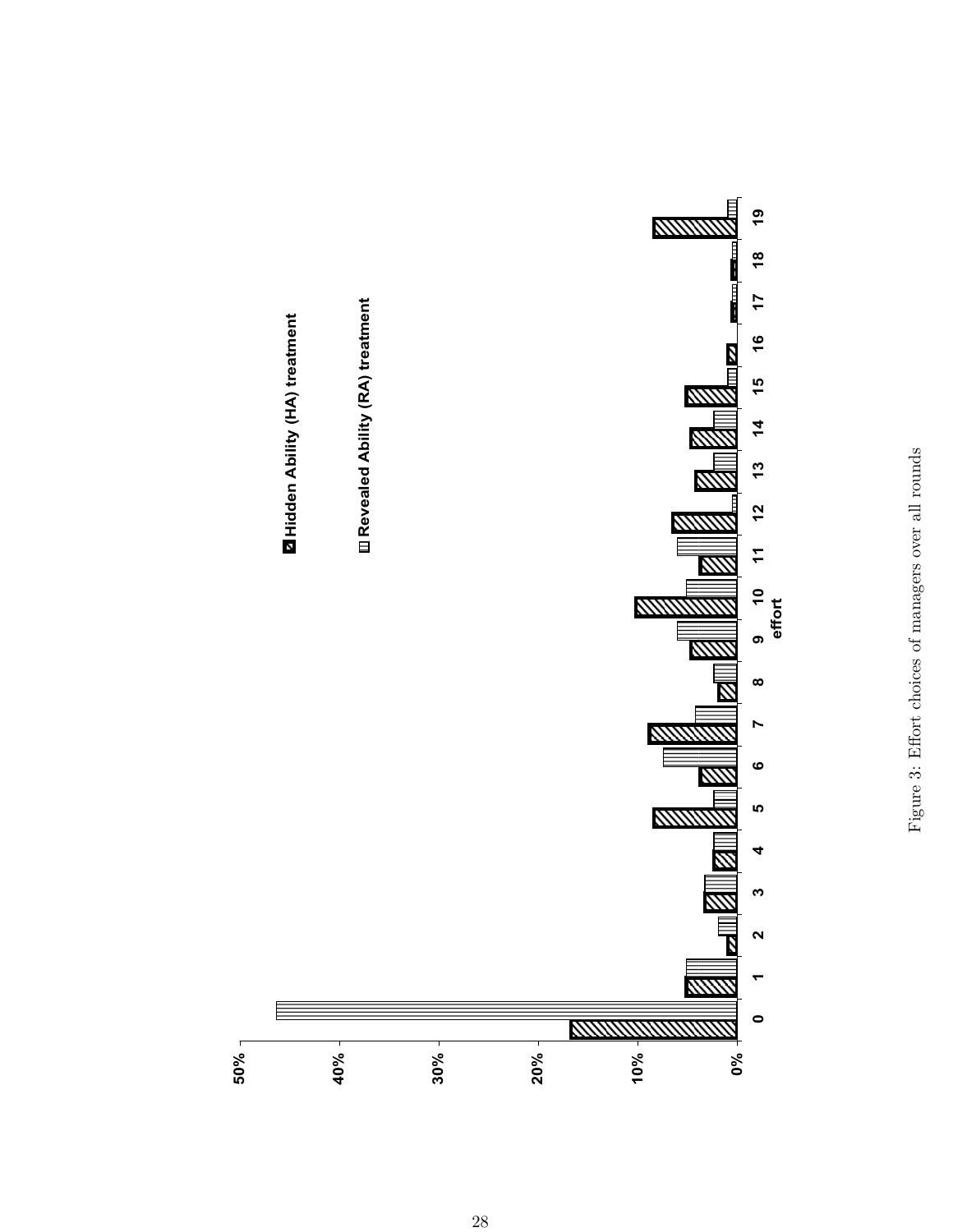

<span id="page-28-0"></span>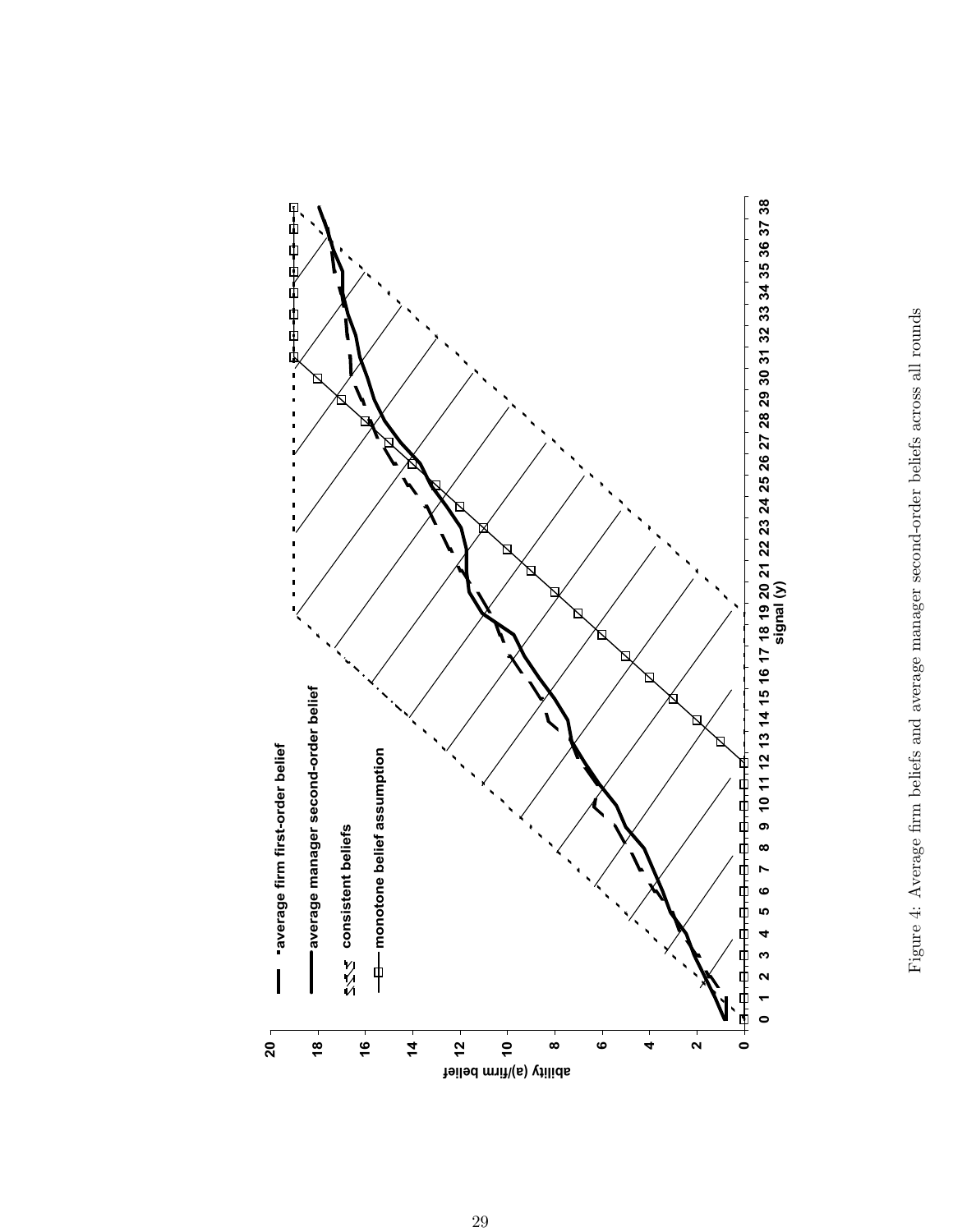<span id="page-29-0"></span>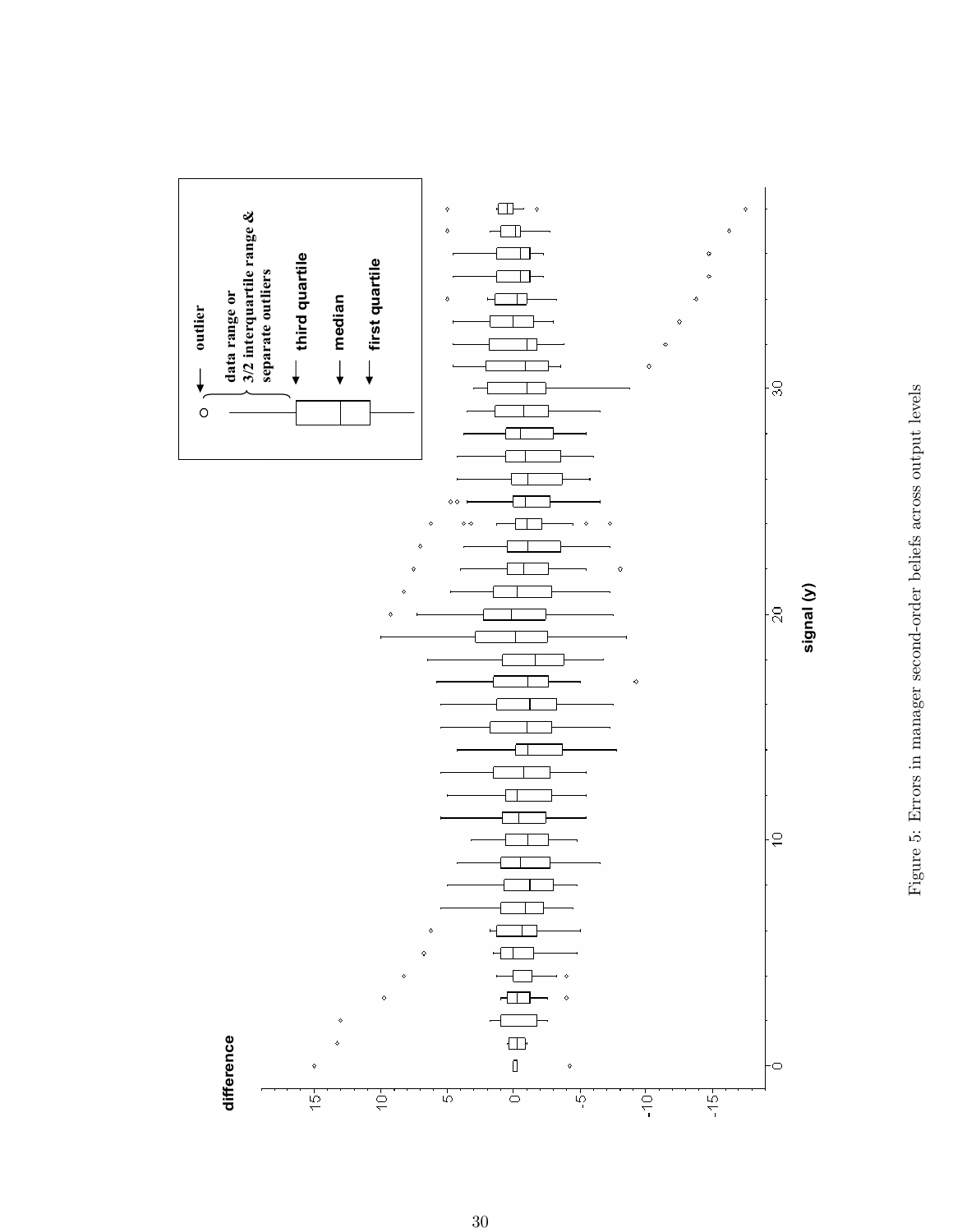<span id="page-30-0"></span>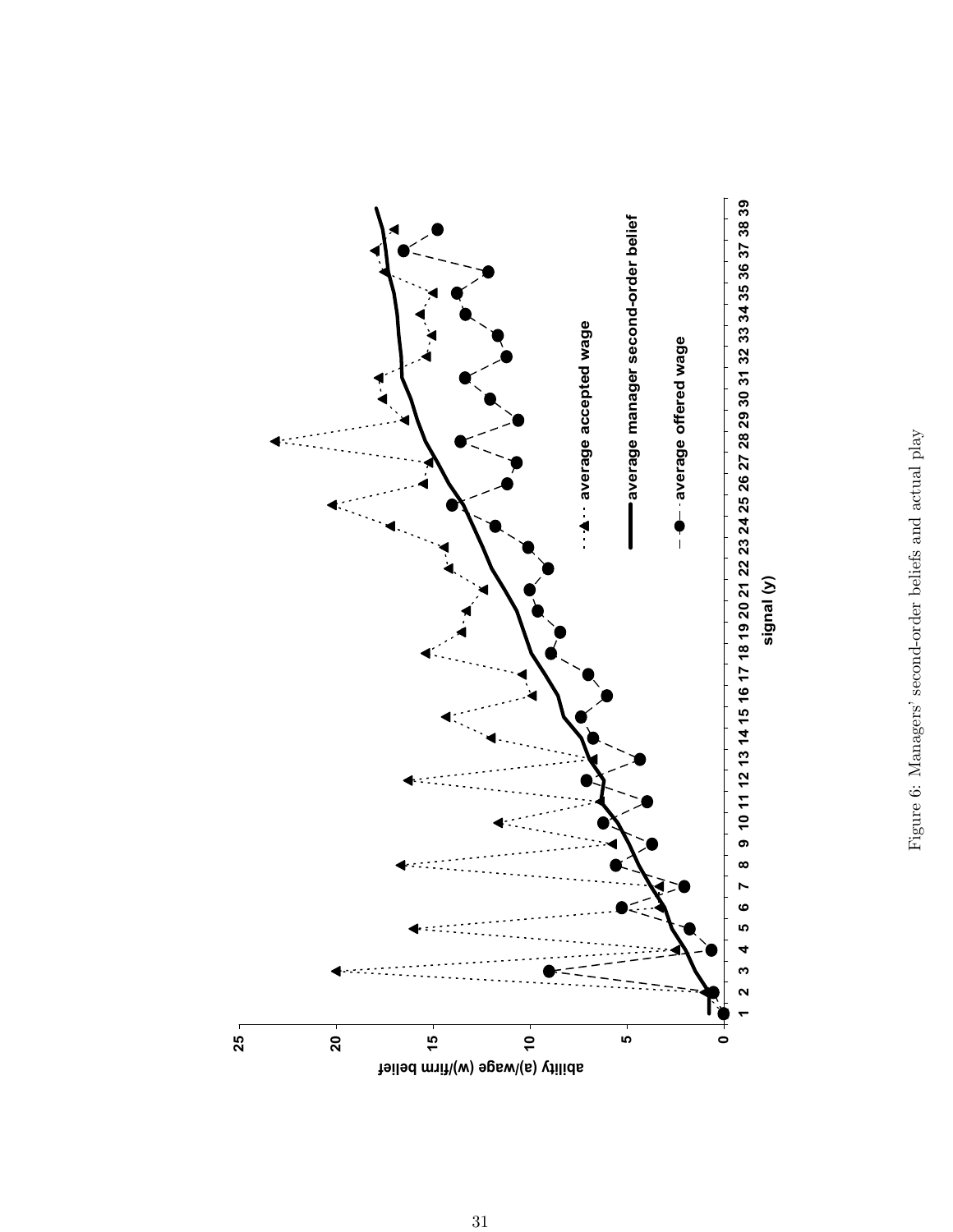<span id="page-31-0"></span>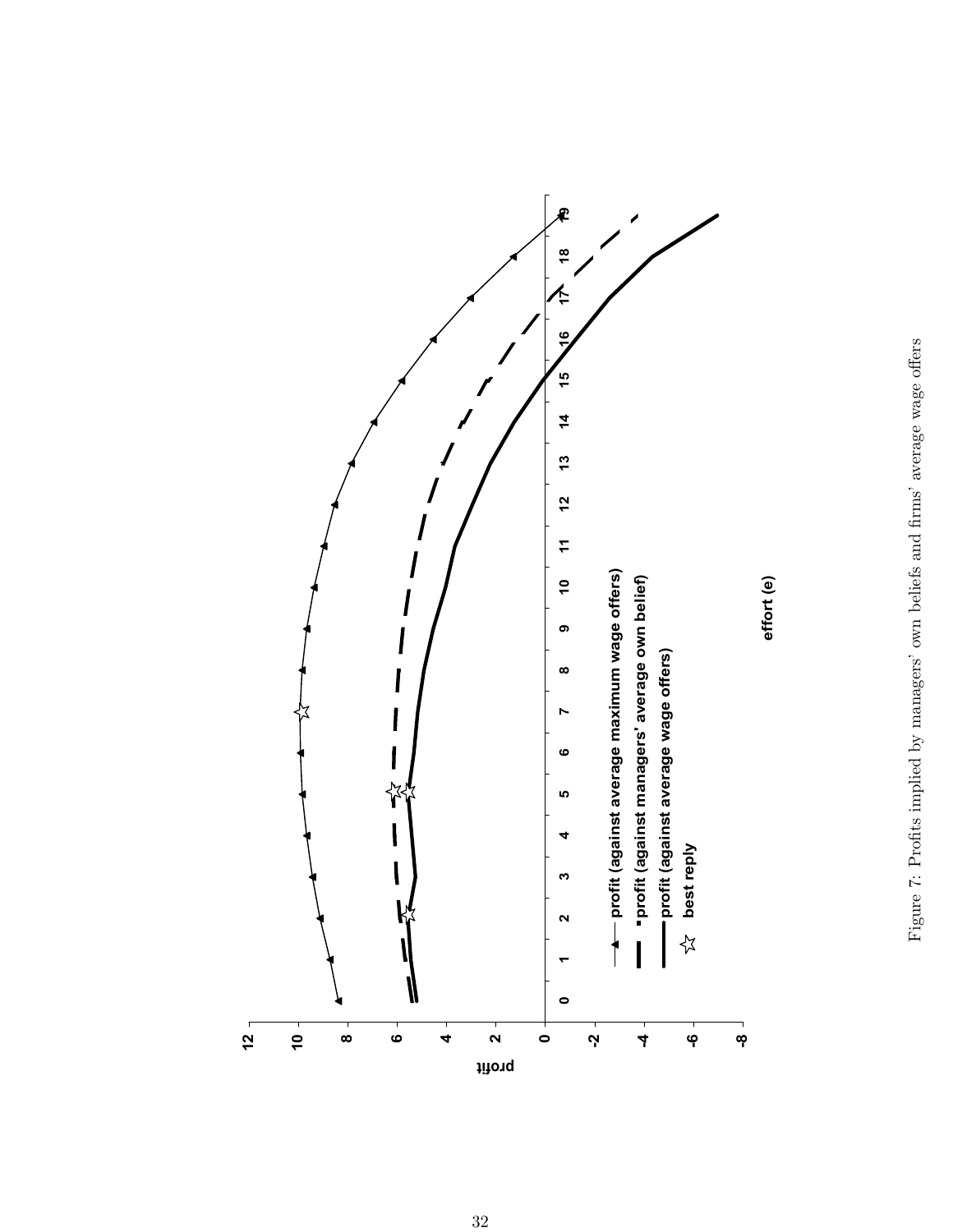<span id="page-32-0"></span>